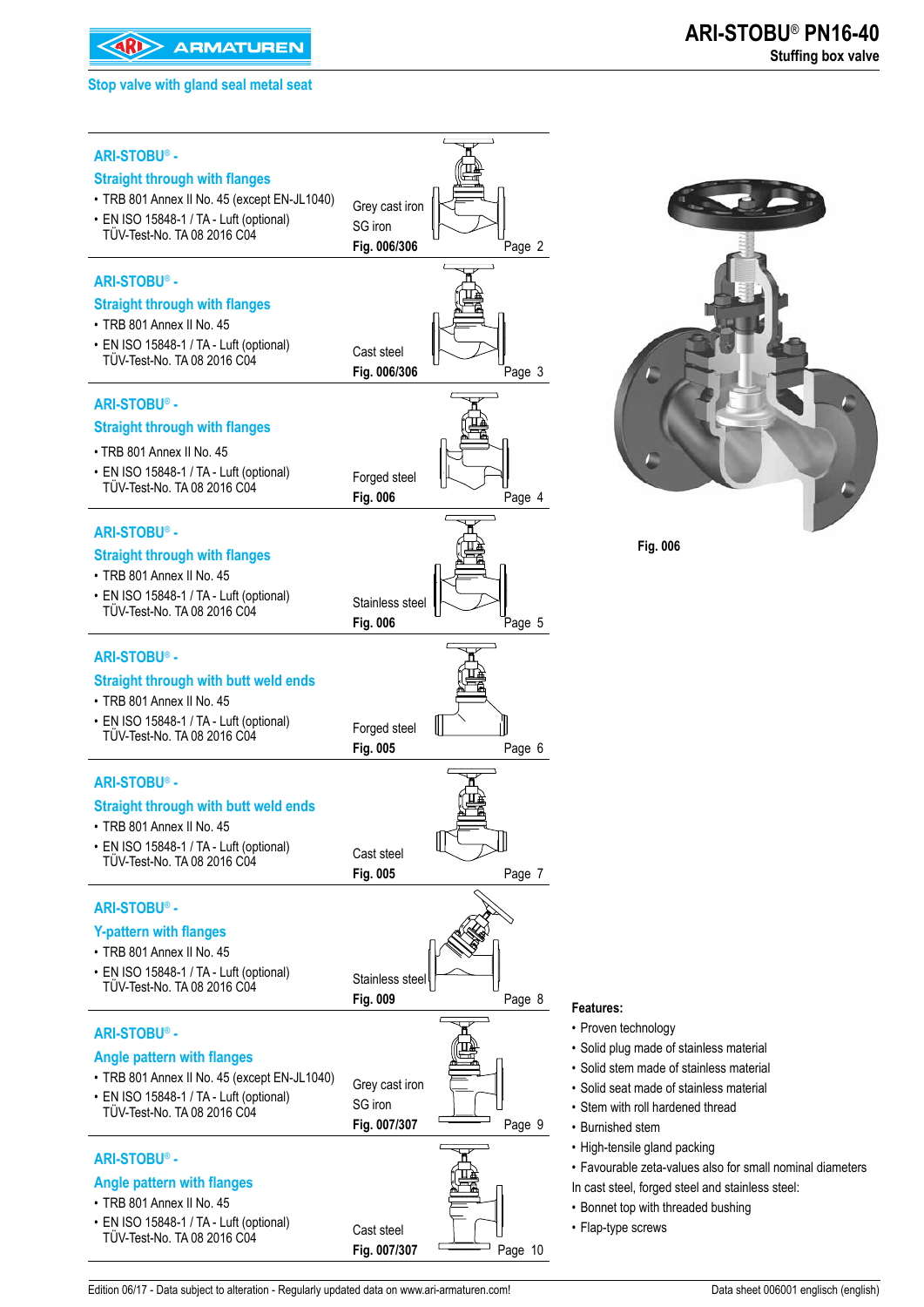# **ARI-STOBU**® **006/306 PN16-25**

### **Stop valve - straight through with flanges and gland seal (Grey cast iron, SG iron)**



| <b>Figure</b>                                                     | <b>Nominal pressure</b>                            | <b>Material</b>                                                                                                      | <b>Nominal diameter</b> |  |  |  |
|-------------------------------------------------------------------|----------------------------------------------------|----------------------------------------------------------------------------------------------------------------------|-------------------------|--|--|--|
| 12.006                                                            | <b>PN16</b>                                        | EN-JL1040                                                                                                            | DN15-300                |  |  |  |
| 12.306                                                            | <b>PN16</b>                                        | EN-JL1040                                                                                                            | DN15-300                |  |  |  |
| 22.006                                                            | <b>PN16</b>                                        | <b>EN-JS1049</b>                                                                                                     | DN15-350                |  |  |  |
| 22.306                                                            | <b>PN16</b>                                        | EN-JS1049                                                                                                            | DN15-350                |  |  |  |
| 23.006                                                            | <b>PN25</b>                                        | <b>EN-JS1049</b>                                                                                                     | DN15-150                |  |  |  |
| <b>EN-JS1049</b><br>23.306<br><b>PN25</b><br>DN15-150             |                                                    |                                                                                                                      |                         |  |  |  |
| Fig. 306: Trim made of RG/MS:<br>CuSn10-Cu, CC480K code number 03 | CuZn35Ni3Mn2AlPb, CW710R code number 02            |                                                                                                                      |                         |  |  |  |
| Test:                                                             | • DN15-300 optional:<br>EN ISO 15848-1 / TA - Luft | (max. operating temperature: 180°C, code number acc. to DIN 86251)<br>TÜV-Test-No. TA 08 2016 C04 (refer to page 16) |                         |  |  |  |

| Parts                                                              |       |                      |                     |                          |                                                             |                 |                                              |                       |                            |                                              |                       |                 |                                     |                                 |                            |                                             |      |      |
|--------------------------------------------------------------------|-------|----------------------|---------------------|--------------------------|-------------------------------------------------------------|-----------------|----------------------------------------------|-----------------------|----------------------------|----------------------------------------------|-----------------------|-----------------|-------------------------------------|---------------------------------|----------------------------|---------------------------------------------|------|------|
| Pos.                                                               | Sp.p. | <b>Description</b>   |                     |                          |                                                             |                 | Fig. 12.006                                  |                       |                            | Fig. 12.306                                  |                       |                 | Fig. 22./23.006                     |                                 |                            | Fig. 22./23.306                             |      |      |
| $\mathbf{1}$                                                       |       | Body                 |                     |                          |                                                             |                 | EN-JL1040, EN-GJL-250                        |                       |                            |                                              |                       |                 | EN-JS1049, EN-GJS-400-18U-LT        |                                 |                            |                                             |      |      |
| 1.2                                                                |       | Seat ring            |                     |                          |                                                             |                 | X20Cr13+QT. 1.4021+QT                        |                       |                            | CuSn10-Cu, CC480K code<br>number 03          |                       |                 | X20Cr13+QT, 1.4021+QT               |                                 |                            | CuSn10-Cu. CC480K code<br>number 03         |      |      |
| $\overline{2}$                                                     |       | Bonnet               |                     |                          |                                                             |                 | EN-JL1040, EN-GJL-250                        |                       |                            |                                              |                       |                 | EN-JS1049, EN-GJS-400-18U-LT        |                                 |                            |                                             |      |      |
| $\overline{3}$                                                     | X     | Plug                 |                     |                          |                                                             | $DN \leq 200$ : |                                              |                       |                            | CuZn35Ni3Mn2AlPb,                            |                       | $DN \leq 200$ : |                                     |                                 | CuZn35Ni3Mn2AlPb.          |                                             |      |      |
|                                                                    |       |                      |                     |                          | X20Cr13+QT, 1.4021+QT                                       |                 |                                              | CW710R code number 02 |                            |                                              | X20Cr13+QT, 1.4021+QT |                 |                                     | CW710R code number 02           |                            |                                             |      |      |
|                                                                    |       |                      |                     | DN >200: P265 GH, 1.0425 |                                                             |                 | CuSn10-Cu, CC480K code<br>number 03          |                       |                            | DN >200: P265 GH, 1.0425                     |                       |                 | CuSn10-Cu, CC480K code<br>number 03 |                                 |                            |                                             |      |      |
| $\overline{4}$                                                     | X     | <b>Stem</b>          |                     |                          |                                                             |                 | X20Cr13+QT, 1.4021+QT                        |                       |                            | CuSn8. CW453K                                |                       |                 | X20Cr13+QT, 1.4021+QT               |                                 |                            | CuSn8. CW453K                               |      |      |
|                                                                    |       |                      |                     |                          |                                                             | (burnished)     |                                              |                       | code number 03 (burnished) |                                              |                       | (burnished)     |                                     |                                 | code number 03 (burnished) |                                             |      |      |
| $\overline{5}$                                                     |       | Handwheel            |                     |                          |                                                             |                 |                                              |                       |                            | EN-JL1040, EN-GJL-250 (FE 13 Epoxid-coating) |                       |                 |                                     |                                 |                            |                                             |      |      |
| $\boldsymbol{6}$<br>$\overline{7}$                                 | X     | Packing ring         |                     |                          |                                                             |                 | Pure graphite                                |                       |                            |                                              |                       |                 |                                     |                                 |                            |                                             |      |      |
| $\overline{7}$                                                     |       | Hexagon bolt<br>Stud |                     |                          |                                                             | 5.6             |                                              |                       |                            |                                              |                       |                 | −−                                  |                                 |                            |                                             |      |      |
| 8                                                                  |       | Hexagon nut          |                     |                          |                                                             |                 | --                                           |                       |                            |                                              |                       |                 |                                     | 25CrMo4, 1.7218<br>C35E, 1.1181 |                            |                                             |      |      |
| 9                                                                  | X     | Gasket               |                     |                          |                                                             |                 | Pure graphite (CrNi laminated with graphite) |                       |                            |                                              |                       |                 |                                     |                                 |                            |                                             |      |      |
|                                                                    |       | L Spare parts        |                     |                          |                                                             |                 |                                              |                       |                            |                                              |                       |                 |                                     |                                 |                            |                                             |      |      |
|                                                                    |       |                      |                     |                          |                                                             |                 |                                              |                       |                            |                                              |                       |                 |                                     |                                 |                            |                                             |      |      |
| <b>DN</b>                                                          |       |                      |                     | 15                       | 20                                                          | 25              | 32                                           | 40                    | 50                         | 65                                           | 80                    | 100             | 125                                 | 150                             | 200                        | 250                                         | 300  | 350  |
|                                                                    |       |                      |                     |                          | Face-to-face dimension FTF series 1 according to DIN EN 558 |                 |                                              |                       |                            |                                              |                       |                 |                                     |                                 |                            | Standard-flange dimensions refer to page 15 |      |      |
| L                                                                  |       |                      | (mm)                | 130                      | 150                                                         | 160             | 180                                          | 200                   | 230                        | 290                                          | 310                   | 350             | 400                                 | 480                             | 600                        | 730                                         | 850  | 980  |
| <b>Dimensions</b>                                                  |       |                      |                     |                          |                                                             |                 |                                              |                       |                            |                                              |                       |                 |                                     |                                 |                            |                                             |      |      |
| H                                                                  |       |                      | (mm)                | 185                      | 185                                                         | 205             | 205                                          | 230                   | 230                        | 270                                          | 305                   | 355             | 395                                 | 450                             | 570                        | 685                                         | 770  | 860  |
| ØC                                                                 |       |                      | (mm)                | 120                      | 120                                                         | 140             | 140                                          | 160                   | 160                        | 180                                          | 200                   | 225             | 250                                 | 400                             | 520                        | 520                                         | 520  | 640  |
| <b>Travel</b>                                                      |       |                      | (mm)                | 9                        | 9                                                           | 13              | 13                                           | 21                    | 19                         | 28                                           | 32                    | 36              | 52                                  | 56                              | 73                         | 80                                          | 110  | 116  |
| Kvs-value                                                          |       |                      | (m <sup>3</sup> /h) | 4,2                      | 7,4                                                         | 12              | 19                                           | 31                    | 47                         | 77                                           | 120                   | 188             | 288                                 | 410                             | 725                        | 1145                                        | 1635 | 2220 |
| Zeta-value                                                         |       |                      |                     | 4,6                      | 4.7                                                         | 4,3             | 4,6                                          | 4,3                   | 4,5                        | 4.8                                          | 4,5                   | 4,5             | 4,7                                 | 4,8                             | 4.9                        | 4.8                                         | 4.8  | 4,9  |
| Zeta-value  range of tolerance for Kvs-values acc. to VDI/VDE 2173 |       |                      |                     |                          |                                                             |                 |                                              |                       |                            |                                              |                       |                 |                                     |                                 |                            |                                             |      |      |
| Weights                                                            |       |                      |                     |                          |                                                             |                 |                                              |                       |                            |                                              |                       |                 |                                     |                                 |                            |                                             |      |      |
| 12.006 / 306                                                       |       |                      | (kg)                | 3,5                      | 4                                                           | 5               | 6,8                                          | 9.3                   | 12,2                       | 18                                           | 24,5                  | 35              | 55                                  | 77                              | 145                        | 243                                         | 341  | --   |
| 22.006 / 306                                                       |       |                      | (kg)                | 3,9                      | 4,3                                                         | 5,4             | $\overline{7}$                               | 9,5                   | 12,9                       | 18,4                                         | 24,5                  | 36              | 56                                  | 78                              | 122                        | 247                                         | 336  | 451  |
| 23.006 / 306                                                       |       |                      | (kg)                | 3,9                      | 4,3                                                         | 5,4             | $\overline{7}$                               | 9,5                   | 12,9                       | 18,4                                         | 24,5                  | 36              | 56                                  | $\overline{78}$                 | --                         | --                                          | --   |      |

Information / restriction of technical rules need to be observed!

Operating and installation instructions can be downloaded at www.ari-armaturen.com.

ARI-Valves of EN-JL1040 are not allowed to be operated in systems acc. to TRD 110.

A production permission acc. to TRB 801 No. 45 is available. (acc. to TRB 801 No. 45 EN-JL1040 is not allowed.)

The engineer, designing a system or a plant, is responsible for the selection of the correct valve.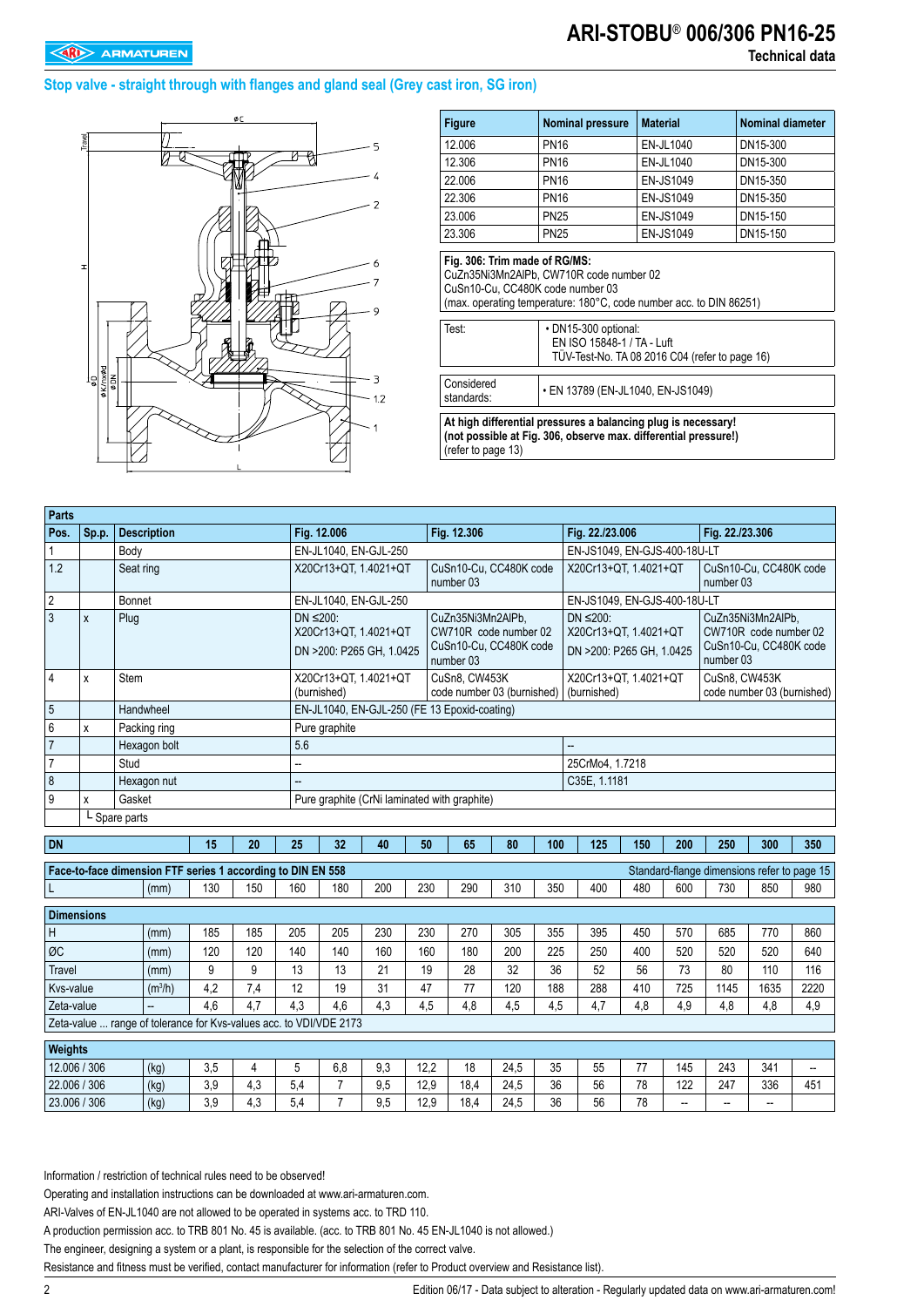# **ARI-STOBU**® **006/ 306 PN25-40**

### **Stop valve - straight through with flanges and gland seal (Cast steel)**



| <b>Figure</b>                                                                                                 | <b>Nominal pressure</b>                                                                                       | <b>Material</b> | <b>Nominal diameter</b> |  |  |  |  |  |  |
|---------------------------------------------------------------------------------------------------------------|---------------------------------------------------------------------------------------------------------------|-----------------|-------------------------|--|--|--|--|--|--|
| 34.006                                                                                                        | <b>PN25</b>                                                                                                   | $1.0619 + N$    | DN15-500                |  |  |  |  |  |  |
| 34.306                                                                                                        | <b>PN25</b>                                                                                                   | $1.0619 + N$    | DN15-500                |  |  |  |  |  |  |
| 35.006                                                                                                        | <b>PN40</b>                                                                                                   | $1.0619 + N$    | DN15-500                |  |  |  |  |  |  |
| 35.306                                                                                                        | <b>PN40</b>                                                                                                   | $1.0619 + N$    | DN15-500                |  |  |  |  |  |  |
| CuSn10-Cu. CC480K code number 03                                                                              | CuZn35Ni3Mn2AIPb. CW710R code number 02<br>(max. operating temperature: 180°C, code number acc. to DIN 86251) |                 |                         |  |  |  |  |  |  |
| Test:<br>• DN15-300 optional:<br>EN ISO 15848-1 / TA - Luft<br>TÜV-Test-No. TA 08 2016 C04 (refer to page 16) |                                                                                                               |                 |                         |  |  |  |  |  |  |
| Considered<br>• EN 13709 (1.0619+N)<br>standards:                                                             |                                                                                                               |                 |                         |  |  |  |  |  |  |
| At high differential preceures a balancing plug is necessary                                                  |                                                                                                               |                 |                         |  |  |  |  |  |  |

**At high differential pressures a balancing plug is necessary! (not possible at Fig. 306, observe max. differential pressure!)**  (refer to page 13)

| Parts          |                                         |                                                             |     |     |     |                                              |                                              |     |     |     |                                         |     |     |                 |      |                                                |                                  |      |                                             |
|----------------|-----------------------------------------|-------------------------------------------------------------|-----|-----|-----|----------------------------------------------|----------------------------------------------|-----|-----|-----|-----------------------------------------|-----|-----|-----------------|------|------------------------------------------------|----------------------------------|------|---------------------------------------------|
| Pos.           | Sp.p.                                   | <b>Description</b>                                          |     |     |     |                                              | Fig. 34./35.006                              |     |     |     |                                         |     |     | Fig. 34./35.306 |      |                                                |                                  |      |                                             |
|                |                                         | Body                                                        |     |     |     |                                              | GP240GH+N. 1.0619+N                          |     |     |     |                                         |     |     |                 |      |                                                |                                  |      |                                             |
| 1.2            |                                         | Seat ring                                                   |     |     |     |                                              | DN ≤50: X20Cr13+QT, 1.4021+QT                |     |     |     |                                         |     |     |                 |      | CuSn10-Cu, CC480K code number 03               |                                  |      |                                             |
|                |                                         |                                                             |     |     |     |                                              | DN >50: G19 9 Nb Si, 1.4551                  |     |     |     |                                         |     |     |                 |      |                                                |                                  |      |                                             |
| $\overline{2}$ |                                         | <b>Bonnet</b>                                               |     |     |     | GP240GH+N, 1.0619+N                          |                                              |     |     |     |                                         |     |     |                 |      |                                                |                                  |      |                                             |
| 3              | X                                       | Plug                                                        |     |     |     |                                              | DN ≤200: X20Cr13+QT, 1.4021+QT               |     |     |     | CuZn35Ni3Mn2AlPb, CW710R code number 02 |     |     |                 |      |                                                |                                  |      |                                             |
|                |                                         |                                                             |     |     |     |                                              | DN >200: P265 GH. 1.0425                     |     |     |     |                                         |     |     |                 |      | CuSn10-Cu, CC480K code number 03 <sup>2)</sup> |                                  |      |                                             |
| 4              | X                                       | Stem                                                        |     |     |     |                                              | X20Cr13+QT, 1.4021+QT (burnished)            |     |     |     |                                         |     |     | CuSn8, CW453K   |      |                                                |                                  |      |                                             |
|                |                                         |                                                             |     |     |     |                                              | code number 03 (burnished)                   |     |     |     |                                         |     |     |                 |      |                                                |                                  |      |                                             |
| 5              |                                         | Handwheel                                                   |     |     |     |                                              | EN-JL1040, EN-GJL-250 (FE 13 Epoxid-coating) |     |     |     |                                         |     |     |                 |      |                                                |                                  |      |                                             |
| 6              | X                                       | Packing ring                                                |     |     |     |                                              | Pure graphite                                |     |     |     |                                         |     |     |                 |      |                                                |                                  |      |                                             |
| $\overline{7}$ |                                         | Stud                                                        |     |     |     |                                              | 25CrMo4, 1.7218                              |     |     |     |                                         |     |     |                 |      |                                                |                                  |      |                                             |
| 8              |                                         | Hexagon nut                                                 |     |     |     |                                              | C35E. 1.1181                                 |     |     |     |                                         |     |     |                 |      |                                                |                                  |      |                                             |
| 9              | X                                       | Gasket                                                      |     |     |     | Pure graphite (CrNi laminated with graphite) |                                              |     |     |     |                                         |     |     |                 |      |                                                |                                  |      |                                             |
| 10             |                                         | Insert nuts                                                 |     |     |     | 11SMn30+C, 1.0715+C                          |                                              |     |     |     |                                         |     |     |                 |      |                                                |                                  |      |                                             |
|                |                                         | L Spare parts                                               |     |     |     |                                              |                                              |     |     |     |                                         |     |     |                 |      |                                                |                                  |      |                                             |
| <b>DN</b>      |                                         |                                                             | 15  | 20  | 25  | 32                                           | 40                                           | 50  | 65  | 80  | 100                                     | 125 | 150 | 200             | 250  | 300                                            | 350                              | 400  | 500                                         |
|                |                                         |                                                             |     |     |     |                                              |                                              |     |     |     |                                         |     |     |                 |      |                                                |                                  |      |                                             |
|                |                                         | Face-to-face dimension FTF series 1 according to DIN EN 558 |     |     |     |                                              |                                              |     |     |     |                                         |     |     |                 |      |                                                |                                  |      | Standard-flange dimensions refer to page 15 |
|                |                                         | (mm)                                                        | 130 | 150 | 160 | 180                                          | 200                                          | 230 | 290 | 310 | 350                                     | 400 | 480 | 600             | 730  | 850                                            | 980                              | 1100 | 1350 *                                      |
|                |                                         |                                                             |     |     |     |                                              |                                              |     |     |     |                                         |     |     |                 |      |                                                | * acc. to manufacturers standard |      |                                             |
|                | <b>Dimensions</b>                       |                                                             |     |     |     |                                              |                                              |     |     |     |                                         |     |     |                 |      |                                                |                                  |      |                                             |
| Η              |                                         | (mm)                                                        | 185 | 185 | 205 | 205                                          | 230<br>230<br>305<br>270<br>355<br>395       |     |     |     |                                         | 450 | 570 | 685             | 770  | 860                                            | 865                              | 995  |                                             |
| ØC             |                                         | 120<br>140<br>120<br>(mm)                                   |     |     |     | 140                                          | 160                                          | 160 | 180 | 200 | 225                                     | 250 | 400 | 520             | 520  | 520                                            | 640                              | 640  | 640                                         |
| <b>Travel</b>  | 9<br>9<br>13<br>(mm)                    |                                                             |     |     | 13  | 21                                           | 19                                           | 28  | 32  | 36  | 52                                      | 56  | 73  | 80              | 110  | 116                                            | 126                              | 181  |                                             |
| Kvs-value      | (m <sup>3</sup> /h)<br>4.2<br>7.4<br>12 |                                                             |     |     |     | 19                                           | 31                                           | 47  | 77  | 120 | 188                                     | 288 | 410 | 725             | 1145 | 1635                                           | 2220                             | 3180 | 4530                                        |

Zeta-value ... range of tolerance for Kvs-values acc. to VDI/VDE 2173 **Weights** 34.006 / 306 (kg) 4,4 5,4 6,3 7 10,5 13,8 21 27,5 40 61 84 160 265 377 510 780 1095 35.006 / 306 (kg) 4,8 5,4 7,1 8 11,5 13,5 23,5 28 39,5 61 84 170 283 414 557 857 1150

Zeta-value |-- | 4,6 | 4,7 | 4,3 | 4,6 | 4,3 | 4,5 | 4,8 | 4,5 | 4,5 | 4,7 | 4,8 | 4,9 | 4,8 | 4,9 | 3,4 | 4,9

Information / restriction of technical rules need to be observed!

Operating and installation instructions can be downloaded at www.ari-armaturen.com.

A production permission acc. to TRB 801 No. 45 is available.

The engineer, designing a system or a plant, is responsible for the selection of the correct valve.

Resistance and fitness must be verified, contact manufacturer for information (refer to Product overview and Resistance list).

Edition 06/17 - Data subject to alteration - Regularly updated data on www.ari-armaturen.com!<br>3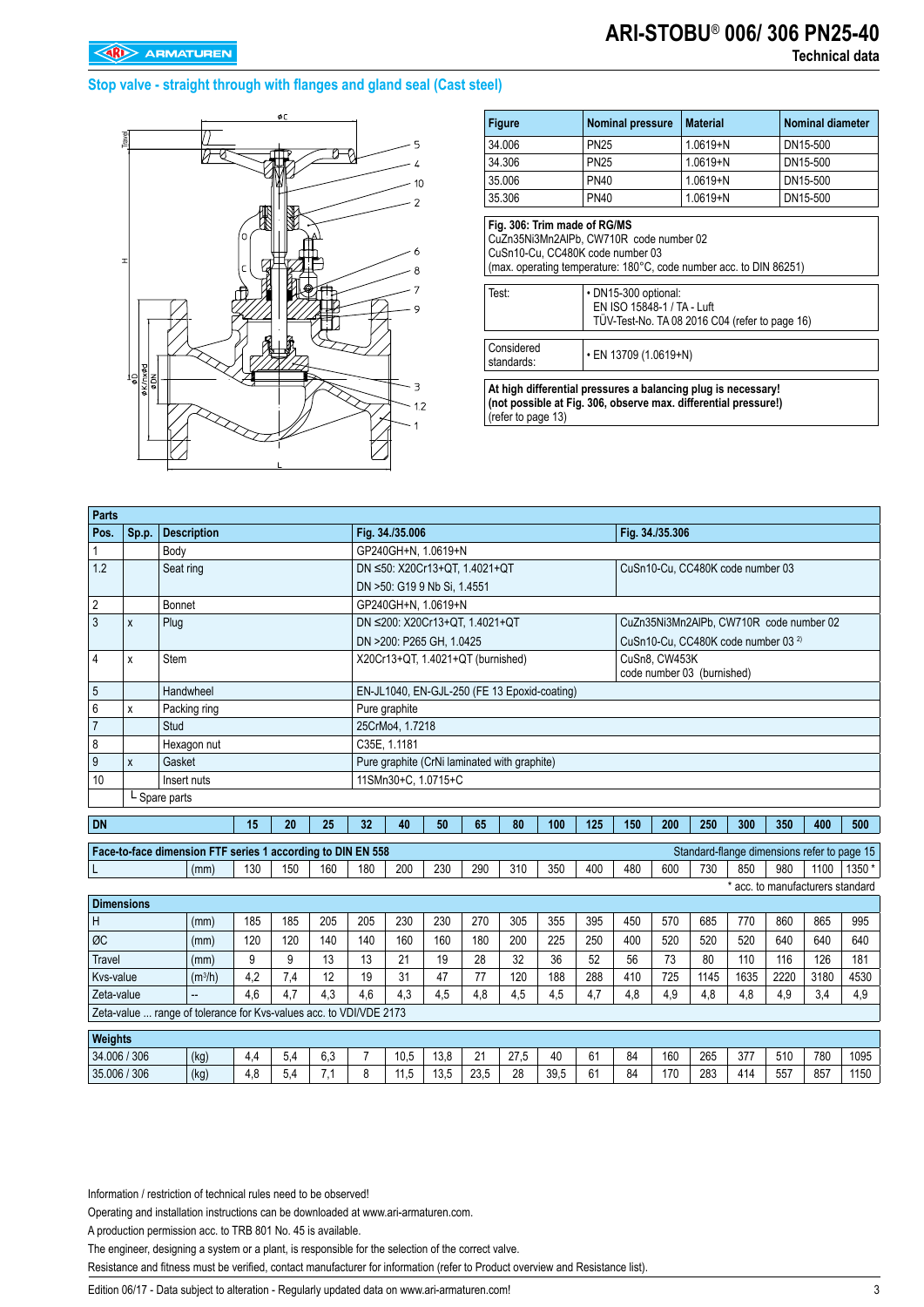#### **Stop valve - straight through with flanges and gland seal (Forged steel)**



| <b>Figure</b>            | <b>Nominal pressure</b>                                                                     | <b>Material</b> | <b>Nominal diameter</b> |  |  |  |  |  |
|--------------------------|---------------------------------------------------------------------------------------------|-----------------|-------------------------|--|--|--|--|--|
| 45.006                   | <b>PN40</b>                                                                                 | DN15-50         |                         |  |  |  |  |  |
| Test:                    | · optional:<br>EN ISO 15848-1 / TA - Luft<br>TÜV-Test-No. TA 08 2016 C04 (refer to page 16) |                 |                         |  |  |  |  |  |
| Considered<br>standards: | • EN 13709 (1.0460, 1.0619+N)                                                               |                 |                         |  |  |  |  |  |

| <b>Parts</b>      |                   |                    |                     |                                                                    |                     |                                              |     |      |                                             |  |  |  |  |
|-------------------|-------------------|--------------------|---------------------|--------------------------------------------------------------------|---------------------|----------------------------------------------|-----|------|---------------------------------------------|--|--|--|--|
| Pos.              | Sp.p.             | <b>Description</b> |                     |                                                                    | Fig. 45.006         |                                              |     |      |                                             |  |  |  |  |
| 1                 |                   | Body               |                     |                                                                    | P250 GH, 1.0460     |                                              |     |      |                                             |  |  |  |  |
| 1.2               |                   | Seat ring          |                     |                                                                    | G19 9 Nb Si, 1.4551 |                                              |     |      |                                             |  |  |  |  |
| 2                 |                   | Bonnet             |                     |                                                                    | $1.0619 + N$        |                                              |     |      |                                             |  |  |  |  |
| $\sqrt{3}$        | $\mathsf{x}$      | Plug               |                     |                                                                    |                     | X20Cr13+QT, 1.4021+QT                        |     |      |                                             |  |  |  |  |
| 4                 | X                 | Stem               |                     |                                                                    |                     | X20Cr13+QT, 1.4021+QT (burnished)            |     |      |                                             |  |  |  |  |
| $\sqrt{5}$        |                   | Handwheel          |                     |                                                                    |                     | EN-JL1040, EN-GJL-250 (FE 13 Epoxid-coating) |     |      |                                             |  |  |  |  |
| 6                 | Packing ring<br>X |                    |                     |                                                                    | Pure graphite       |                                              |     |      |                                             |  |  |  |  |
| $\overline{7}$    |                   | Stud               |                     |                                                                    | 25CrMo4, 1.7218     |                                              |     |      |                                             |  |  |  |  |
| 8                 |                   | Hexagon nut        |                     |                                                                    | C35E, 1.1181        |                                              |     |      |                                             |  |  |  |  |
| 9                 | X                 | Gasket             |                     |                                                                    |                     | Pure graphite (CrNi laminated with graphite) |     |      |                                             |  |  |  |  |
| 10                |                   | Insert nuts        |                     |                                                                    | 11SMn30+C, 1.0715+C |                                              |     |      |                                             |  |  |  |  |
|                   | L Spare parts     |                    |                     |                                                                    |                     |                                              |     |      |                                             |  |  |  |  |
|                   |                   |                    |                     |                                                                    |                     |                                              |     |      |                                             |  |  |  |  |
|                   |                   |                    |                     |                                                                    |                     |                                              |     |      |                                             |  |  |  |  |
| <b>DN</b>         |                   |                    |                     | 15                                                                 | 20                  | 25                                           | 32  | 40   | 50                                          |  |  |  |  |
|                   |                   |                    |                     | Face-to-face dimension FTF series 1 according to DIN EN 558        |                     |                                              |     |      | Standard-flange dimensions refer to page 15 |  |  |  |  |
|                   |                   |                    | (mm)                | 130                                                                | 150                 | 160                                          | 180 | 200  | 230                                         |  |  |  |  |
|                   |                   |                    |                     |                                                                    |                     |                                              |     |      |                                             |  |  |  |  |
| <b>Dimensions</b> |                   |                    |                     |                                                                    |                     |                                              |     |      |                                             |  |  |  |  |
| Η                 |                   |                    | (mm)                | 201                                                                | 203                 | 223                                          | 229 | 236  | 237                                         |  |  |  |  |
| ØC                |                   |                    | (mm)                | 120                                                                | 120                 | 140                                          | 140 | 160  | 160                                         |  |  |  |  |
| Travel            |                   |                    | (mm)                | 9                                                                  | 9                   | 13                                           | 13  | 21   | 19                                          |  |  |  |  |
| Kvs-value         |                   |                    | (m <sup>3</sup> /h) | 3,3                                                                | 5,8                 | 9,2                                          | 15  | 23,3 | 36                                          |  |  |  |  |
| Zeta-value        |                   | --                 |                     | 7,4                                                                | 7,6                 | 7,4                                          | 7,4 | 7,5  | 7,7                                         |  |  |  |  |
|                   |                   |                    |                     | Zeta-value  range of tolerance for Kvs-values acc. to VDI/VDE 2173 |                     |                                              |     |      |                                             |  |  |  |  |
| <b>Dimensions</b> |                   |                    |                     |                                                                    |                     |                                              |     |      |                                             |  |  |  |  |

Information / restriction of technical rules need to be observed!

Operating and installation instructions can be downloaded at www.ari-armaturen.com.

A production permission acc. to TRB 801 No. 45 is available.

The engineer, designing a system or a plant, is responsible for the selection of the correct valve.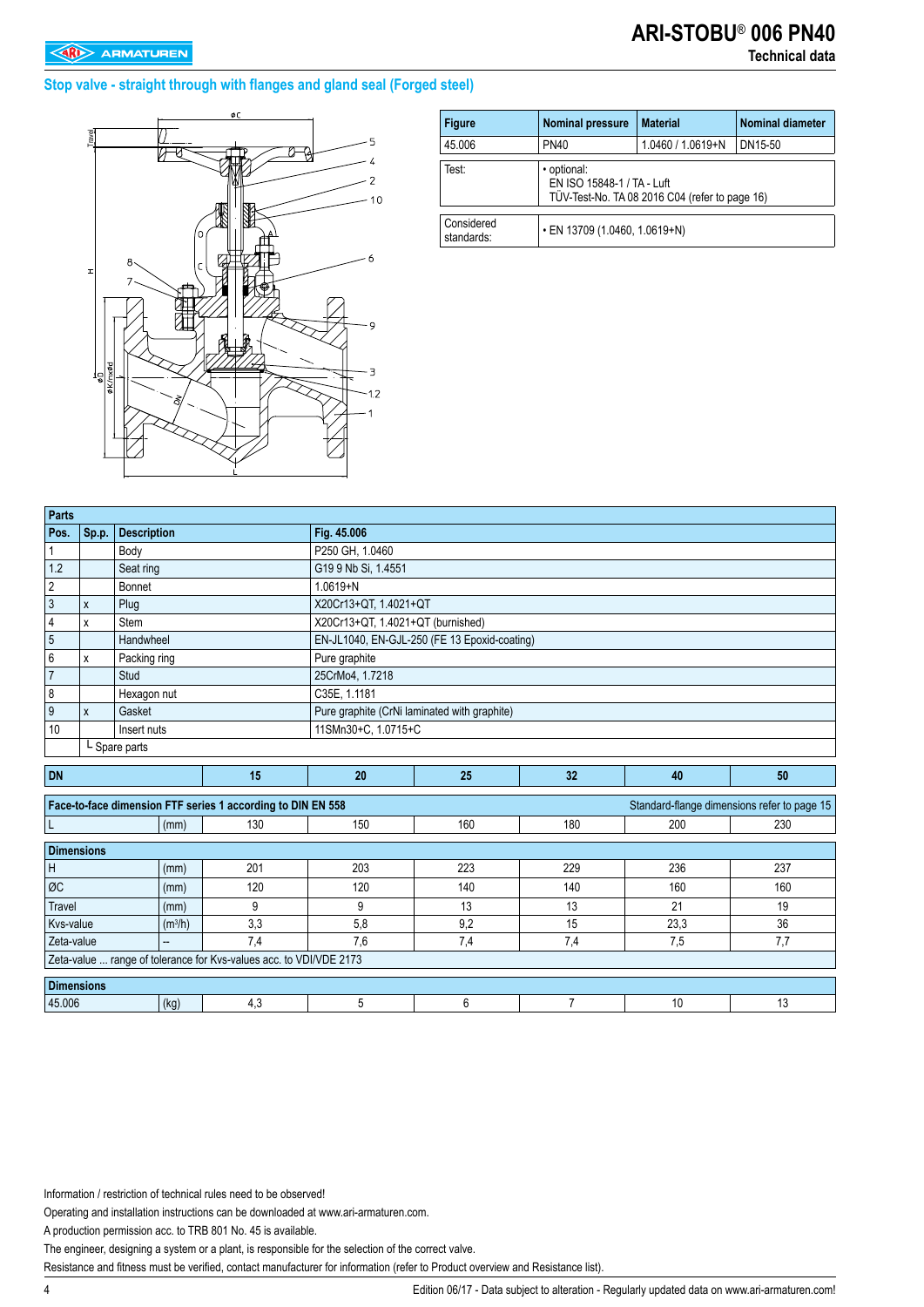#### **Stop valve - straight through with flanges and gland seal (Stainless steel)**



| <b>Figure</b>                                                                       | <b>Nominal pressure</b>                                                                     | <b>Material</b>    | <b>Nominal diameter</b> |  |  |  |  |  |
|-------------------------------------------------------------------------------------|---------------------------------------------------------------------------------------------|--------------------|-------------------------|--|--|--|--|--|
| 52.006                                                                              | <b>PN16</b>                                                                                 | 1.4408             | DN15-200                |  |  |  |  |  |
| 54.006                                                                              | <b>PN25</b>                                                                                 | 1.4408             | DN200                   |  |  |  |  |  |
| 55.006                                                                              | <b>PN40</b>                                                                                 | 1.4408<br>DN15-150 |                         |  |  |  |  |  |
| Test:                                                                               | · optional:<br>EN ISO 15848-1 / TA - Luft<br>TÜV-Test-No. TA 08 2016 C04 (refer to page 16) |                    |                         |  |  |  |  |  |
| Considered<br>• EN 13709 (1.4408)<br>standards:                                     |                                                                                             |                    |                         |  |  |  |  |  |
| At high differential pressures a balancing plug is necessary!<br>(refer to page 13) |                                                                                             |                    |                         |  |  |  |  |  |

| <b>Parts</b>   |                  |                    |    |    |               |                                              |    |                                              |    |    |     |     |     |     |
|----------------|------------------|--------------------|----|----|---------------|----------------------------------------------|----|----------------------------------------------|----|----|-----|-----|-----|-----|
| Pos.           | $\mathsf{Sp.p.}$ | <b>Description</b> |    |    |               | Fig. 52./54./55.006                          |    |                                              |    |    |     |     |     |     |
|                |                  | Body               |    |    |               | GX5CrNiMo19-11-2, 1.4408                     |    |                                              |    |    |     |     |     |     |
| $\overline{2}$ |                  | <b>Bonnet</b>      |    |    |               | GX5CrNiMo19-11-2, 1.4408                     |    |                                              |    |    |     |     |     |     |
|                | x                | Plug               |    |    |               | X6CrNiMoTi17-12-2, 1.4571                    |    |                                              |    |    |     |     |     |     |
|                | X                | <b>Stem</b>        |    |    |               | X6CrNiMoTi17-12-2, 1.4571                    |    |                                              |    |    |     |     |     |     |
| 5              |                  | Handwheel          |    |    |               | EN-JL1040, EN-GJL-250 (FE 13 Epoxid-coating) |    |                                              |    |    |     |     |     |     |
| 6              | X                | Packing ring       |    |    | Pure graphite |                                              |    |                                              |    |    |     |     |     |     |
|                |                  | Stud               |    |    | A4-70         |                                              |    |                                              |    |    |     |     |     |     |
| 8              |                  | Hexagon nut        |    |    | A4            |                                              |    |                                              |    |    |     |     |     |     |
| 9              | x                | Gasket             |    |    |               |                                              |    | Pure graphite (CrNi laminated with graphite) |    |    |     |     |     |     |
| 10             |                  | Insert nuts        |    |    |               | X5CrNiMo17-12-2, 1.4401                      |    |                                              |    |    |     |     |     |     |
| L Spare parts  |                  |                    |    |    |               |                                              |    |                                              |    |    |     |     |     |     |
| <b>DN</b>      |                  |                    | 15 | 20 | 25            | 32                                           | 40 | 50                                           | 65 | 80 | 100 | 125 | 150 | 200 |

| .                                                                                                          |                     | $\cdot$ | --  | $-0$ | $\cdots$ | <b>TV</b> | vv.  | w    | vv. |      | $-0$ |     | $-00$ |
|------------------------------------------------------------------------------------------------------------|---------------------|---------|-----|------|----------|-----------|------|------|-----|------|------|-----|-------|
| Face-to-face dimension FTF series 1 according to DIN EN 558<br>Standard-flange dimensions refer to page 15 |                     |         |     |      |          |           |      |      |     |      |      |     |       |
|                                                                                                            | (mm)                | 130     | 150 | 160  | 180      | 200       | 230  | 290  | 310 | 350  | 400  | 480 | 600   |
| <b>Dimensions</b>                                                                                          |                     |         |     |      |          |           |      |      |     |      |      |     |       |
| H                                                                                                          | (mm)                | 185     | 185 | 205  | 205      | 230       | 230  | 270  | 305 | 355  | 395  | 450 | 570   |
| ØC                                                                                                         | (mm)                | 120     | 120 | 140  | 140      | 160       | 160  | 180  | 200 | 225  | 250  | 400 | 520   |
| <b>Travel</b>                                                                                              | (mm)                | 9       | 9   | 13   | 13       | 21        | 19   | 28   | 32  | 36   | 52   | 56  | 73    |
| Kys-value                                                                                                  | (m <sup>3</sup> /h) | 4,2     | 7.4 | 12   | 19       | 31        | 47   | 77   | 120 | 188  | 288  | 410 | 725   |
| Zeta-value                                                                                                 | $- -$               | 4.6     | 4.7 | 4.3  | 4.6      | 4,3       | 4,5  | 4,8  | 4,5 | 4,5  | 4,7  | 4,8 | 4,9   |
| Zeta-value  range of tolerance for Kvs-values acc. to VDI/VDE 2173                                         |                     |         |     |      |          |           |      |      |     |      |      |     |       |
| <b>Dimensions</b>                                                                                          |                     |         |     |      |          |           |      |      |     |      |      |     |       |
| 52./54./55.006                                                                                             | (kg)                | 4,8     | 5,4 | 7,1  | 8        | 11,5      | 13,5 | 23,5 | 28  | 39,5 | 61   | 84  | 170   |

Information / restriction of technical rules need to be observed!

Operating and installation instructions can be downloaded at www.ari-armaturen.com.

A production permission acc. to TRB 801 No. 45 is available.

The engineer, designing a system or a plant, is responsible for the selection of the correct valve.

Resistance and fitness must be verified, contact manufacturer for information (refer to Product overview and Resistance list).

Edition 06/17 - Data subject to alteration - Regularly updated data on www.ari-armaturen.com!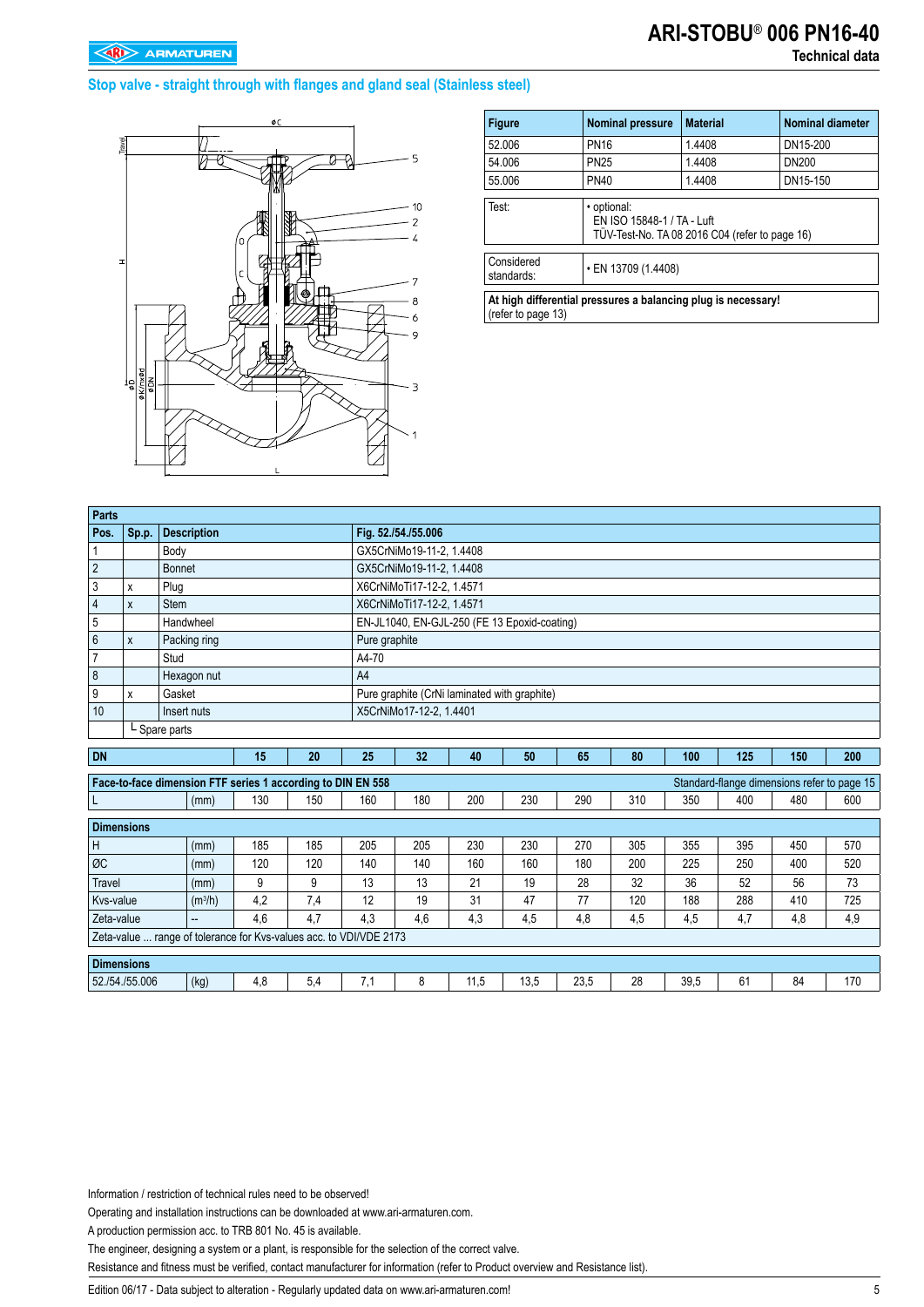#### **Stop valve - straight through with butt weld ends and gland seal (Forged steel)**



| <b>Figure</b>                                                      | <b>Nominal pressure</b>       | <b>Material</b>                                                              | <b>Nominal diameter</b> |  |  |  |  |  |  |  |
|--------------------------------------------------------------------|-------------------------------|------------------------------------------------------------------------------|-------------------------|--|--|--|--|--|--|--|
| 45.005                                                             | <b>PN40</b>                   | DN15-50<br>1.0460 / 1.0619+N                                                 |                         |  |  |  |  |  |  |  |
| DN65-300 refer to Fig. 35.005 (1.0619+N)                           |                               |                                                                              |                         |  |  |  |  |  |  |  |
| Butt weld ends according to DIN EN 12627 Fig. 4 (refer to page 12) |                               |                                                                              |                         |  |  |  |  |  |  |  |
| Test:                                                              | • optional:                   | EN ISO 15848-1 / TA - Luft<br>TÜV-Test-No. TA 08 2016 C04 (refer to page 16) |                         |  |  |  |  |  |  |  |
| Considered<br>standards:                                           | • EN 13709 (1.0460, 1.0619+N) |                                                                              |                         |  |  |  |  |  |  |  |

| Parts                                    |              |                     |                                                                    |                     |                                              |     |      |     |  |  |  |  |
|------------------------------------------|--------------|---------------------|--------------------------------------------------------------------|---------------------|----------------------------------------------|-----|------|-----|--|--|--|--|
| Pos.                                     | Sp.p.        | <b>Description</b>  |                                                                    | Fig. 45.005         |                                              |     |      |     |  |  |  |  |
| 1                                        |              | Body                |                                                                    | P250 GH, 1.0460     |                                              |     |      |     |  |  |  |  |
| 1.2                                      |              | Seat ring           |                                                                    | G19 9 Nb Si, 1.4551 |                                              |     |      |     |  |  |  |  |
| $\overline{c}$                           |              | Bonnet              |                                                                    | $1.0619 + N$        |                                              |     |      |     |  |  |  |  |
| $\mathbf{3}$                             | $\pmb{\chi}$ | Plug                |                                                                    |                     | X20Cr13+QT, 1.4021+QT                        |     |      |     |  |  |  |  |
| 4                                        | X            | <b>Stem</b>         |                                                                    |                     | X20Cr13+QT, 1.4021+QT (burnished)            |     |      |     |  |  |  |  |
| $\overline{5}$                           |              | Handwheel           |                                                                    |                     | EN-JL1040, EN-GJL-250 (FE 13 Epoxid-coating) |     |      |     |  |  |  |  |
| $\,6\,$                                  | X            | Packing ring        |                                                                    | Pure graphite       |                                              |     |      |     |  |  |  |  |
| $\overline{7}$                           |              | Stud                |                                                                    | 25CrMo4, 1.7218     |                                              |     |      |     |  |  |  |  |
| $\bf 8$                                  |              | Hexagon nut         |                                                                    | C35E, 1.1181        |                                              |     |      |     |  |  |  |  |
| $\overline{9}$<br>Gasket<br>$\mathsf{x}$ |              |                     |                                                                    |                     | Pure graphite (CrNi laminated with graphite) |     |      |     |  |  |  |  |
| 10                                       |              | Insert nuts         |                                                                    | 11SMn30+C, 1.0715+C |                                              |     |      |     |  |  |  |  |
|                                          |              | L Spare parts       |                                                                    |                     |                                              |     |      |     |  |  |  |  |
| <b>DN</b>                                |              |                     | 15                                                                 | 20                  | 25                                           | 32  | 40   | 50  |  |  |  |  |
|                                          |              |                     | Face-to-face dimension ETE series 1 according to DIN EN 12982      |                     |                                              |     |      |     |  |  |  |  |
| ΙL                                       |              | (mm)                | 130                                                                | 150                 | 160                                          | 180 | 200  | 230 |  |  |  |  |
| <b>Dimensions</b>                        |              |                     |                                                                    |                     |                                              |     |      |     |  |  |  |  |
| $\mathsf H$                              |              | (mm)                | 205                                                                | 205                 | 225                                          | 230 | 235  | 235 |  |  |  |  |
| ØC                                       |              | (mm)                | 120                                                                | 120                 | 140                                          | 140 | 160  | 160 |  |  |  |  |
| <b>Travel</b>                            |              | (mm)                | 9                                                                  | 9                   | 13                                           | 13  | 21   | 19  |  |  |  |  |
| Kvs-value                                |              | (m <sup>3</sup> /h) | 3,3                                                                | 5,8                 | 9,2                                          | 15  | 23,3 | 36  |  |  |  |  |
| Zeta-value                               |              | −                   | 4,6                                                                | 4,7                 | 4,3                                          | 4,6 | 4,3  | 4,5 |  |  |  |  |
|                                          |              |                     | Zeta-value  range of tolerance for Kvs-values acc. to VDI/VDE 2173 |                     |                                              |     |      |     |  |  |  |  |
| <b>Weights</b>                           |              |                     |                                                                    |                     |                                              |     |      |     |  |  |  |  |
| 45.005                                   |              | (kg)                | 2,9                                                                | 3                   | 3,5                                          | 3,5 | 6,2  | 7,8 |  |  |  |  |

Information / restriction of technical rules need to be observed!

Operating and installation instructions can be downloaded at www.ari-armaturen.com.

A production permission acc. to TRB 801 No. 45 is available.

The engineer, designing a system or a plant, is responsible for the selection of the correct valve.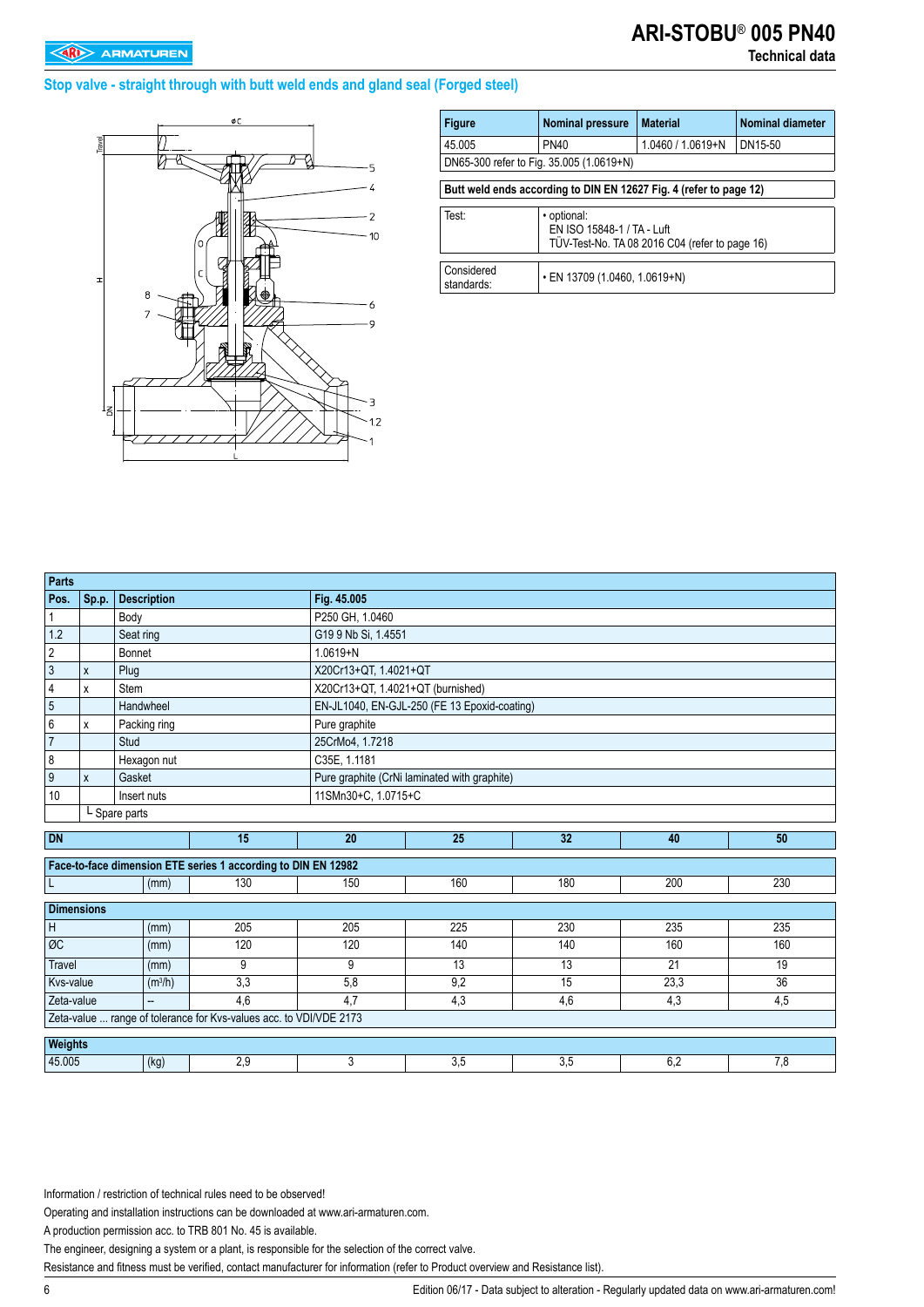### **Technical data**

#### **Stop valve - straight through with butt weld ends and gland seal (Cast steel)**



| <b>Figure</b>                                                                                                          | <b>Nominal pressure</b>                                                                     | <b>Material</b> | <b>Nominal diameter</b> |  |  |  |  |  |  |  |
|------------------------------------------------------------------------------------------------------------------------|---------------------------------------------------------------------------------------------|-----------------|-------------------------|--|--|--|--|--|--|--|
| 35.005                                                                                                                 | <b>PN40</b>                                                                                 | $1.0619 + N$    | DN65-300                |  |  |  |  |  |  |  |
| DN15-50 refer to Fig. 45.005 (1.0460)                                                                                  |                                                                                             |                 |                         |  |  |  |  |  |  |  |
| Butt weld ends according to DIN EN 12627 Fig. 4 (refer to page 12)<br>alternative: DN 65-200 with shoed ends of P235GH |                                                                                             |                 |                         |  |  |  |  |  |  |  |
| Test:                                                                                                                  | • optional:<br>EN ISO 15848-1 / TA - Luft<br>TÜV-Test-No. TA 08 2016 C04 (refer to page 16) |                 |                         |  |  |  |  |  |  |  |
| Considered<br>• EN 13709 (1.0619+N)<br>standards:                                                                      |                                                                                             |                 |                         |  |  |  |  |  |  |  |
|                                                                                                                        |                                                                                             |                 |                         |  |  |  |  |  |  |  |

**At high differential pressures a balancing plug is necessary!**  (refer to page 13)

| Parts             |              |                     |                                                                    |     |             |                                              |     |     |     |      |      |
|-------------------|--------------|---------------------|--------------------------------------------------------------------|-----|-------------|----------------------------------------------|-----|-----|-----|------|------|
| Pos.              | Sp.p.        | <b>Description</b>  |                                                                    |     | Fig. 35.005 |                                              |     |     |     |      |      |
| $\mathbf 1$       |              | Body                |                                                                    |     |             | GP240GH+N, 1.0619+N                          |     |     |     |      |      |
| 1.2               |              | Seat ring           |                                                                    |     |             | G19 9 Nb Si, 1.4551                          |     |     |     |      |      |
| $\overline{2}$    |              | Bonnet              |                                                                    |     |             | GP240GH+N. 1.0619+N                          |     |     |     |      |      |
| $\mathbf{3}$      | $\mathsf{x}$ | Plug                |                                                                    |     |             | DN ≤200: X20Cr13+QT, 1.4021+QT               |     |     |     |      |      |
|                   |              |                     |                                                                    |     |             | DN >200: P265 GH, 1.0425                     |     |     |     |      |      |
| $\overline{4}$    | X            | Stem                |                                                                    |     |             | X20Cr13+QT, 1.4021+QT (burnished)            |     |     |     |      |      |
| $\overline{5}$    |              | Handwheel           |                                                                    |     |             | EN-JL1040, EN-GJL-250 (FE 13 Epoxid-coating) |     |     |     |      |      |
| $\,6\,$           | X            | Packing ring        |                                                                    |     |             | Pure graphite                                |     |     |     |      |      |
| $\overline{7}$    |              | Stud                |                                                                    |     |             | 25CrMo4, 1.7218                              |     |     |     |      |      |
| 8                 |              | Hexagon nut         |                                                                    |     |             | C35E, 1.1181                                 |     |     |     |      |      |
| $\boldsymbol{9}$  | $\mathsf{x}$ | Gasket              |                                                                    |     |             | Pure graphite (CrNi laminated with graphite) |     |     |     |      |      |
| 10                |              | Insert nuts         |                                                                    |     |             | 11SMn30+C, 1.0715+C                          |     |     |     |      |      |
|                   |              | L Spare parts       |                                                                    |     |             |                                              |     |     |     |      |      |
| <b>DN</b>         |              |                     | 65                                                                 | 80  |             | 100                                          | 125 | 150 | 200 | 250  | 300  |
|                   |              |                     |                                                                    |     |             |                                              |     |     |     |      |      |
|                   |              |                     | Face-to-face dimension ETE series 1 according to DIN EN 12982      |     |             |                                              |     |     |     |      |      |
| L                 |              | (mm)                | 290                                                                | 310 |             | 350                                          | 400 | 480 | 600 | 730  | 850  |
| <b>Dimensions</b> |              |                     |                                                                    |     |             |                                              |     |     |     |      |      |
| H                 |              | (mm)                | 270                                                                | 305 |             | 355                                          | 395 | 450 | 570 | 685  | 770  |
| ØC                |              | (mm)                | 180                                                                | 200 |             | 225                                          | 250 | 400 | 520 | 520  | 520  |
| <b>Travel</b>     |              | (mm)                | 28                                                                 | 32  |             | 36                                           | 52  | 56  | 73  | 80   | 110  |
| Kvs-value         |              | (m <sup>3</sup> /h) | 77                                                                 | 120 |             | 188                                          | 288 | 410 | 725 | 1145 | 1635 |
| Zeta-value        |              | --                  | 4,8                                                                | 4.5 |             | 4,5                                          | 4,7 | 4,8 | 4,9 | 4,8  | 4,8  |
|                   |              |                     | Zeta-value  range of tolerance for Kvs-values acc. to VDI/VDE 2173 |     |             |                                              |     |     |     |      |      |
| Weights           |              |                     |                                                                    |     |             |                                              |     |     |     |      |      |
|                   |              |                     |                                                                    |     |             |                                              |     |     |     |      |      |
| 35.005            |              | (kg)                | 16                                                                 | 21  |             | 28                                           | 45  | 66  | 143 | 228  | 345  |

Information / restriction of technical rules need to be observed!

Operating and installation instructions can be downloaded at www.ari-armaturen.com.

A production permission acc. to TRB 801 No. 45 is available.

The engineer, designing a system or a plant, is responsible for the selection of the correct valve.

Resistance and fitness must be verified, contact manufacturer for information (refer to Product overview and Resistance list).

Edition 06/17 - Data subject to alteration - Regularly updated data on www.ari-armaturen.com!<br>7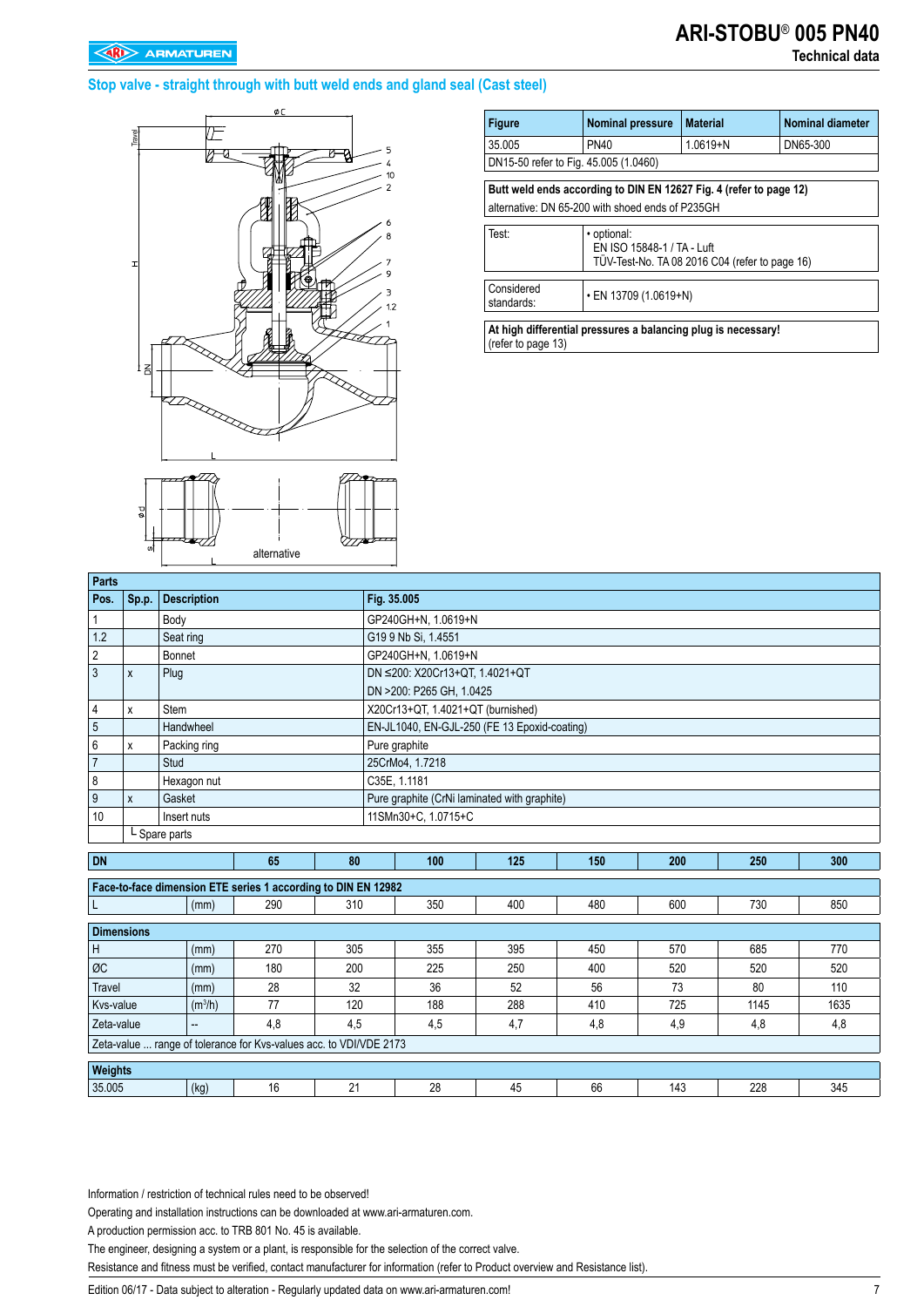#### **Stop valve - Y-pattern with flanges and gland seal (Stainless steel)**



| <b>Figure</b>            | <b>Nominal pressure</b>                   | <b>Material</b>                                | <b>Nominal diameter</b> |
|--------------------------|-------------------------------------------|------------------------------------------------|-------------------------|
| 52.009                   | <b>PN16</b>                               | 1.4408                                         | DN15-200                |
| 54.009                   | <b>PN25</b>                               | 1.4408                                         | DN15-200                |
| 55.009                   | <b>PN40</b>                               | 1.4408                                         | DN15-200                |
| Test:                    | · optional:<br>EN ISO 15848-1 / TA - Luft | TÜV-Test-No. TA 08 2016 C04 (refer to page 16) |                         |
| Considered<br>standards: | $\cdot$ EN 13709 (1.4408)                 |                                                |                         |

**At high differential pressures a balancing plug is necessary!**  (refer to page 13)

| Parts          |       |                                                             |    |    |       |                           |                                              |    |    |    |     |                                             |     |            |
|----------------|-------|-------------------------------------------------------------|----|----|-------|---------------------------|----------------------------------------------|----|----|----|-----|---------------------------------------------|-----|------------|
| Pos.           | Sp.p. | <b>Description</b>                                          |    |    |       | Fig. 52./54./55.009       |                                              |    |    |    |     |                                             |     |            |
|                |       | Body                                                        |    |    |       | GX5CrNiMo19-11-2, 1.4408  |                                              |    |    |    |     |                                             |     |            |
| $\overline{2}$ |       | Bonnet                                                      |    |    |       | GX5CrNiMo19-11-2, 1.4408  |                                              |    |    |    |     |                                             |     |            |
| 3              | X     | Plug                                                        |    |    |       | X6CrNiMoTi17-12-2. 1.4571 |                                              |    |    |    |     |                                             |     |            |
| 4              | X     | Stem                                                        |    |    |       | X6CrNiMoTi17-12-2, 1.4571 |                                              |    |    |    |     |                                             |     |            |
| 5              |       | Handwheel                                                   |    |    |       |                           | EN-JL1040, EN-GJL-250 (FE 13 Epoxid-coating) |    |    |    |     |                                             |     |            |
| 6              | X     | Packing ring                                                |    |    |       | Pure graphite             |                                              |    |    |    |     |                                             |     |            |
|                |       | Stud                                                        |    |    | A4-70 |                           |                                              |    |    |    |     |                                             |     |            |
| 8              |       | Hexagon nut                                                 |    |    | A4    |                           |                                              |    |    |    |     |                                             |     |            |
| 9              | X     | Gasket                                                      |    |    |       |                           | Pure graphite (CrNi laminated with graphite) |    |    |    |     |                                             |     |            |
| 10             |       | Insert nuts                                                 |    |    |       | X5CrNiMo17-12-2. 1.4401   |                                              |    |    |    |     |                                             |     |            |
|                |       | L Spare parts                                               |    |    |       |                           |                                              |    |    |    |     |                                             |     |            |
|                |       |                                                             |    |    |       |                           |                                              |    |    |    |     |                                             |     |            |
| <b>DN</b>      |       |                                                             | 15 | 20 | 25    | 32                        | 40                                           | 50 | 65 | 80 | 100 | 125                                         | 150 | <b>200</b> |
|                |       | Face-to-face dimension FTF series 1 according to DIN EN 558 |    |    |       |                           |                                              |    |    |    |     | Standard-flange dimensions refer to page 15 |     |            |

|                                                                                                                                                                                                                                                                                                                                                                                                                                                                                                                                                                                                                                                                                                                                                                                                                                                                                                 | (mm) | 130 | 150 | 160 | 180 | 200 | 230 | 290 | 310 | 350 | 400 | 480 | 600 |
|-------------------------------------------------------------------------------------------------------------------------------------------------------------------------------------------------------------------------------------------------------------------------------------------------------------------------------------------------------------------------------------------------------------------------------------------------------------------------------------------------------------------------------------------------------------------------------------------------------------------------------------------------------------------------------------------------------------------------------------------------------------------------------------------------------------------------------------------------------------------------------------------------|------|-----|-----|-----|-----|-----|-----|-----|-----|-----|-----|-----|-----|
| <b>Dimensions</b>                                                                                                                                                                                                                                                                                                                                                                                                                                                                                                                                                                                                                                                                                                                                                                                                                                                                               |      |     |     |     |     |     |     |     |     |     |     |     |     |
| Face-to-face dimension FTF series 1 according to DIN EN 558<br>Standard-flange dimensions refer to page 15<br>H <sub>2</sub><br>200<br>225<br>225<br>285<br>320<br>435<br>200<br>245<br>250<br>415<br>505<br>(mm)<br>B<br>80<br>70<br>45<br>30<br>65<br>80<br>70<br>85<br>70<br>75<br>75<br>(mm)<br>ØC<br>120<br>120<br>140<br>140<br>160<br>160<br>180<br>200<br>225<br>250<br>400<br>(mm)<br>36<br>13<br>13<br>19<br>28<br>32<br>52<br>56<br>Travel<br>9<br>21<br>9<br>(mm)<br>20<br>127<br>310<br>(m <sup>3</sup> /h)<br>5,8<br>8.6<br>13<br>42<br>59<br>90<br>205<br>445<br>Kys-value<br>3.5<br>3.7<br>4,2<br>2,3<br>2,9<br>3,5<br>2,4<br>3,8<br>4,1<br>Zeta-value<br>4,1<br>4,1<br>$\overline{\phantom{a}}$<br>Zeta-value  range of tolerance for Kys-values acc. to VDI/VDE 2173<br>Weights<br>(kg)<br>23,2<br>52./54./55.009<br>4.6<br>6<br>7.6<br>16.5<br>35<br>43<br>72<br>9,4<br>11.6 |      |     |     | 640 |     |     |     |     |     |     |     |     |     |
|                                                                                                                                                                                                                                                                                                                                                                                                                                                                                                                                                                                                                                                                                                                                                                                                                                                                                                 |      |     |     |     |     |     |     |     |     |     |     |     | 130 |
|                                                                                                                                                                                                                                                                                                                                                                                                                                                                                                                                                                                                                                                                                                                                                                                                                                                                                                 |      |     |     |     |     |     |     |     |     |     |     |     | 520 |
|                                                                                                                                                                                                                                                                                                                                                                                                                                                                                                                                                                                                                                                                                                                                                                                                                                                                                                 |      |     |     |     |     |     |     |     |     |     |     |     | 73  |
|                                                                                                                                                                                                                                                                                                                                                                                                                                                                                                                                                                                                                                                                                                                                                                                                                                                                                                 |      |     |     |     |     |     |     |     |     |     |     |     | 800 |
|                                                                                                                                                                                                                                                                                                                                                                                                                                                                                                                                                                                                                                                                                                                                                                                                                                                                                                 |      |     |     |     |     |     |     |     |     |     |     |     | 5   |
|                                                                                                                                                                                                                                                                                                                                                                                                                                                                                                                                                                                                                                                                                                                                                                                                                                                                                                 |      |     |     |     |     |     |     |     |     |     |     |     |     |
|                                                                                                                                                                                                                                                                                                                                                                                                                                                                                                                                                                                                                                                                                                                                                                                                                                                                                                 |      |     |     |     |     |     |     |     |     |     |     |     |     |
|                                                                                                                                                                                                                                                                                                                                                                                                                                                                                                                                                                                                                                                                                                                                                                                                                                                                                                 |      |     |     |     |     |     |     |     |     |     |     |     | 141 |

Information / restriction of technical rules need to be observed!

Operating and installation instructions can be downloaded at www.ari-armaturen.com.

A production permission acc. to TRB 801 No. 45 is available.

The engineer, designing a system or a plant, is responsible for the selection of the correct valve.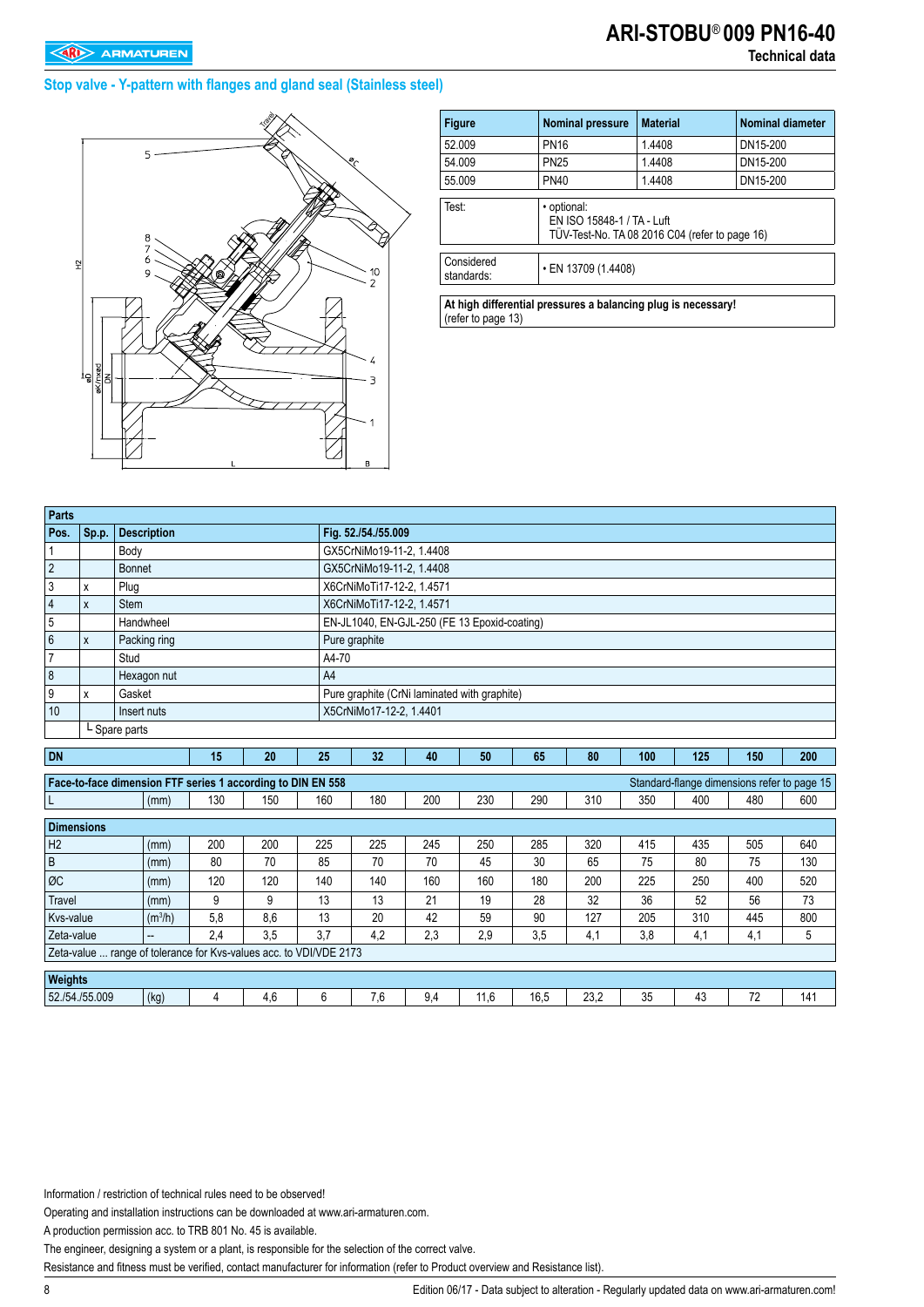## **ARI-STOBU**® **007/307 PN16 Technical data**

#### **Stop valve - angle pattern with flanges and gland seal (Grey cast iron, SG iron)**



| <b>Figure</b>                             | <b>Nominal pressure</b>                                                                                                                                            | <b>Material</b>                                | <b>Nominal diameter</b> |  |  |  |  |  |  |  |  |
|-------------------------------------------|--------------------------------------------------------------------------------------------------------------------------------------------------------------------|------------------------------------------------|-------------------------|--|--|--|--|--|--|--|--|
| 12.007                                    | <b>PN16</b>                                                                                                                                                        | EN-JL1040                                      | DN15-300                |  |  |  |  |  |  |  |  |
| 12.307                                    | <b>PN16</b>                                                                                                                                                        | EN-JL1040                                      | DN15-300                |  |  |  |  |  |  |  |  |
| 22.007                                    | <b>PN16</b>                                                                                                                                                        | <b>EN-JS1049</b>                               | DN15-500                |  |  |  |  |  |  |  |  |
| 22.307                                    | <b>PN16</b><br>EN-JS1049<br>DN15-500<br>Fig. 307: Trim made of RG/MS                                                                                               |                                                |                         |  |  |  |  |  |  |  |  |
| CuSn10-Cu, CC480K code number 03<br>Test: | CuZn35Ni3Mn2AIPb, CW710R code number 02<br>(max. operating temperature: 180°C, code number acc. to DIN 86251<br>• DN15-300 optional:<br>EN ISO 15848-1 / TA - Luft | TÜV-Test-No. TA 08 2016 C04 (refer to page 16) |                         |  |  |  |  |  |  |  |  |
| Considered<br>standards:                  | • EN 13789 (EN-JL1040, EN-JS1049)                                                                                                                                  |                                                |                         |  |  |  |  |  |  |  |  |
| (refer to page 13)                        | At high differential pressures a balancing plug is necessary!<br>(not possible at Fig. 307, observe max. differential pressure!)                                   |                                                |                         |  |  |  |  |  |  |  |  |

| <b>Parts</b>      |             |                                                                    |                     |     |     |     |                                          |     |                          |      |                                                                                   |     |     |                |                                                   |      |      |                                                                                   |                |       |
|-------------------|-------------|--------------------------------------------------------------------|---------------------|-----|-----|-----|------------------------------------------|-----|--------------------------|------|-----------------------------------------------------------------------------------|-----|-----|----------------|---------------------------------------------------|------|------|-----------------------------------------------------------------------------------|----------------|-------|
| Pos.              | Sp.p.       | <b>Description</b>                                                 |                     |     |     |     | Fig. 12.007                              |     |                          |      | Fig. 12.307                                                                       |     |     | Fig. 22.007    |                                                   |      |      | Fig. 22.307                                                                       |                |       |
| 1                 |             | Body                                                               |                     |     |     |     |                                          |     | EN-JL1040, EN-GJL-250    |      |                                                                                   |     |     |                | EN-JS1049, EN-GJS-400-18U-LT                      |      |      |                                                                                   |                |       |
| 1.2               |             | Seat ring                                                          |                     |     |     |     |                                          |     | X20Cr13+QT, 1.4021+QT    |      | CuSn10-Cu, CC480K code<br>number 03                                               |     |     |                | X20Cr13+QT, 1.4021+QT                             |      |      | CuSn10-Cu, CC480K code<br>number 03                                               |                |       |
| $\overline{2}$    |             | Bonnet                                                             |                     |     |     |     |                                          |     | EN-JL1040, EN-GJL-250    |      |                                                                                   |     |     |                | EN-JS1049, EN-GJS-400-18U-LT                      |      |      |                                                                                   |                |       |
| $\mathbf{3}$      | X           | Plug                                                               |                     |     |     |     | $DN \leq 200$ :<br>X20Cr13+QT, 1.4021+QT |     | DN >200: P265 GH, 1.0425 |      | CuZn35Ni3Mn2AlPb.<br>CW710R code number 02<br>CuSn10-Cu. CC480K code<br>number 03 |     |     | DN $\leq$ 200: | X20Cr13+QT, 1.4021+QT<br>DN >200: P265 GH, 1.0425 |      |      | CuZn35Ni3Mn2AlPb.<br>CW710R code number 02<br>CuSn10-Cu. CC480K code<br>number 03 |                |       |
| $\overline{4}$    | X           | Stem                                                               |                     |     |     |     | (burnished)                              |     | X20Cr13+QT. 1.4021+QT    |      | CuSn8. CW453K<br>code number 03<br>(burnished)                                    |     |     | (burnished)    | X20Cr13+QT. 1.4021+QT                             |      |      | CuSn8. CW453K<br>code number 03<br>(burnished)                                    |                |       |
| $\sqrt{5}$        |             | Handwheel                                                          |                     |     |     |     |                                          |     |                          |      | EN-JL1040, EN-GJL-250 (FE 13 Epoxid-coating)                                      |     |     |                |                                                   |      |      |                                                                                   |                |       |
| $6\phantom{1}6$   | X           | Packing ring                                                       |                     |     |     |     | Pure graphite                            |     |                          |      |                                                                                   |     |     |                |                                                   |      |      |                                                                                   |                |       |
| $\overline{7}$    |             | Hexagon bolt                                                       |                     |     |     |     | 5.6                                      |     |                          |      |                                                                                   |     |     |                |                                                   |      |      |                                                                                   |                |       |
| $\overline{7}$    |             | Stud                                                               |                     |     |     |     | н.                                       |     |                          |      |                                                                                   |     |     |                | 25CrMo4, 1.7218                                   |      |      |                                                                                   |                |       |
| 8                 | Hexagon nut |                                                                    |                     |     |     |     |                                          |     |                          |      |                                                                                   |     |     | C35E. 1.1181   |                                                   |      |      |                                                                                   |                |       |
| 9                 | Gasket<br>X |                                                                    |                     |     |     |     |                                          |     |                          |      | Pure graphite (CrNi laminated with graphite)                                      |     |     |                |                                                   |      |      |                                                                                   |                |       |
|                   |             | L Spare parts                                                      |                     |     |     |     |                                          |     |                          |      |                                                                                   |     |     |                |                                                   |      |      |                                                                                   |                |       |
| <b>DN</b>         |             |                                                                    |                     | 15  | 20  | 25  | 32                                       | 40  | 50                       | 65   | 80                                                                                | 100 | 125 | 150            | 200                                               | 250  | 300  | 350                                                                               | 400            | 500   |
|                   |             | Face-to-face dimension CTF series 8 according to DIN EN 558        |                     |     |     |     |                                          |     |                          |      |                                                                                   |     |     |                |                                                   |      |      | Standard-flange dimensions refer to page 15                                       |                |       |
|                   |             |                                                                    | (mm)                | 90  | 95  | 100 | 105                                      | 115 | 125                      | 145  | 155                                                                               | 175 | 200 | 225            | 275                                               | 325  | 375  | 425                                                                               | 475            | 525 * |
|                   |             |                                                                    |                     |     |     |     |                                          |     |                          |      |                                                                                   |     |     |                |                                                   |      |      | * acc. to manufacturers standard                                                  |                |       |
| <b>Dimensions</b> |             |                                                                    |                     |     |     |     |                                          |     |                          |      |                                                                                   |     |     |                |                                                   |      |      |                                                                                   |                |       |
| H1                |             |                                                                    | (mm)                | 185 | 185 | 200 | 200                                      | 215 | 215                      | 245  | 280                                                                               | 320 | 360 | 415            | 495                                               | 575  | 655  | 735                                                                               | 740            | 840   |
| ØC                |             |                                                                    | (mm)                | 120 | 120 | 140 | 140                                      | 160 | 160                      | 180  | 200                                                                               | 225 | 250 | 400            | 520                                               | 520  | 520  | 640                                                                               | 640            | 640   |
| Travel            |             |                                                                    | (mm)                | 9   | 9   | 13  | 13                                       | 21  | 19                       | 28   | 32                                                                                | 36  | 52  | 56             | 73                                                | 80   | 110  | 116                                                                               | 126            | 181   |
| Kvs-value         |             |                                                                    | (m <sup>3</sup> /h) | 5,2 | 9,2 | 15  | 24                                       | 37  | 58                       | 96   | 150                                                                               | 235 | 360 | 510            | 905                                               | 1430 | 2040 | 2775                                                                              | 3975           | 5660  |
| Zeta-value        |             |                                                                    |                     | 3   | 3   | 2.8 | 2.9                                      | 3   | 3                        | 3.1  | 2.9                                                                               | 2,9 | 3   | 3.1            | 3.1                                               | 3,1  | 3.1  | 3,1                                                                               | 2.6            | 3,1   |
|                   |             | Zeta-value  range of tolerance for Kvs-values acc. to VDI/VDE 2173 |                     |     |     |     |                                          |     |                          |      |                                                                                   |     |     |                |                                                   |      |      |                                                                                   |                |       |
| Weights           |             |                                                                    |                     |     |     |     |                                          |     |                          |      |                                                                                   |     |     |                |                                                   |      |      |                                                                                   |                |       |
| 12.007 / 307      |             | (kg)                                                               |                     | 3,9 | 4,5 | 5,5 | 6,6                                      | 9,1 | 11,5                     | 17,1 | 22,4                                                                              | 32  | 46  | 67             | 126                                               | 184  | 270  | $\overline{\phantom{a}}$                                                          | $\overline{a}$ |       |
| 22.007 / 307      |             | (kg)                                                               |                     | 4   | 4.5 | 5.6 | 6,6                                      | 9.2 | 11.6                     | 17   | 22,6                                                                              | 33  | 46  | 68             | 100                                               | 204  | 270  | 398                                                                               | 570            | 885   |
|                   |             |                                                                    |                     |     |     |     |                                          |     |                          |      |                                                                                   |     |     |                |                                                   |      |      |                                                                                   |                |       |

Information / restriction of technical rules need to be observed!

Operating and installation instructions can be downloaded at www.ari-armaturen.com.

ARI-Valves of EN-JL1040 are not allowed to be operated in systems acc. to TRD 110.

A production permission acc. to TRB 801 No. 45 is available. (acc. to TRB 801 No. 45 EN-JL1040 is not allowed.)

The engineer, designing a system or a plant, is responsible for the selection of the correct valve.

Resistance and fitness must be verified, contact manufacturer for information (refer to Product overview and Resistance list).

Edition 06/17 - Data subject to alteration - Regularly updated data on www.ari-armaturen.com! 9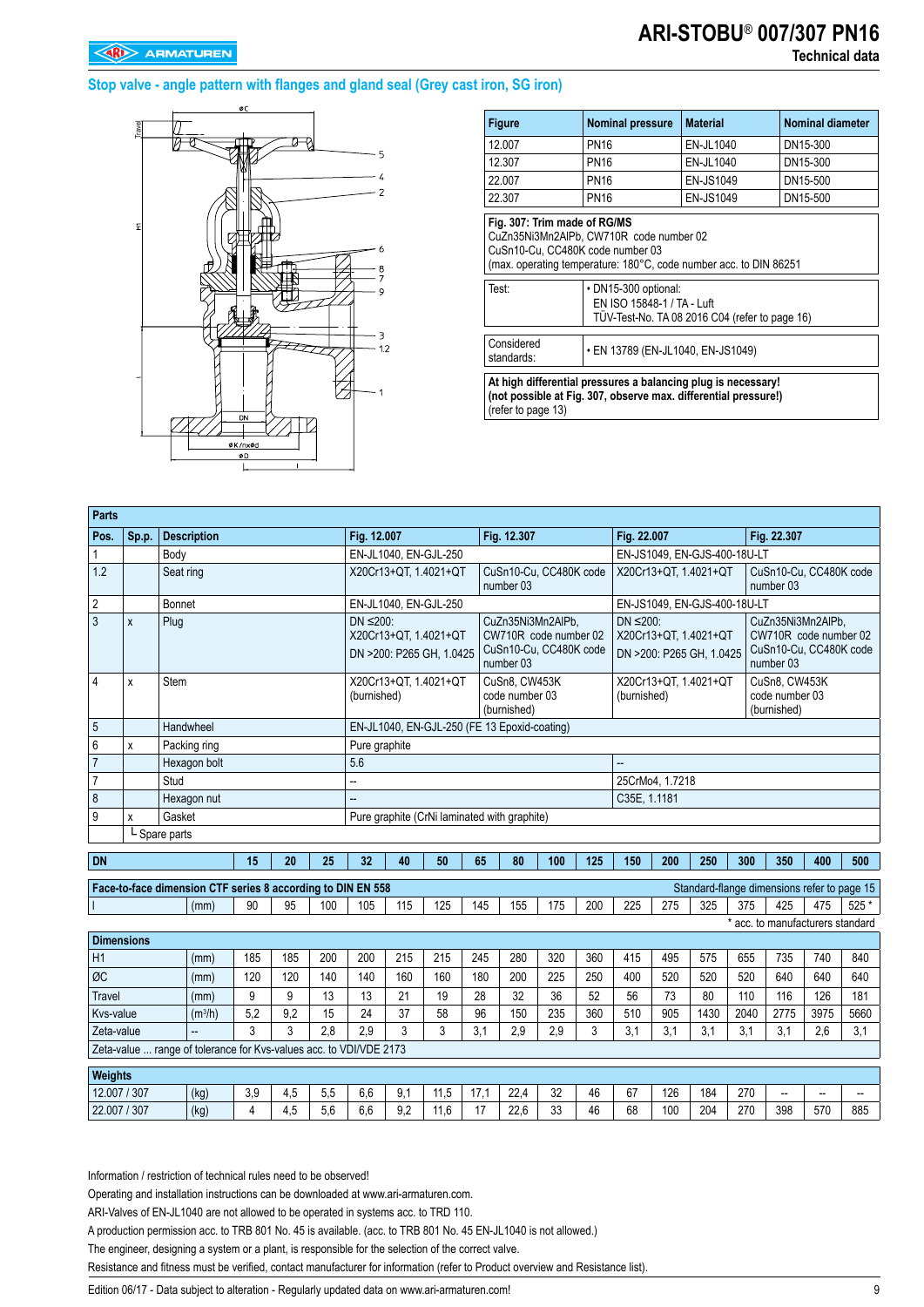# **ARI-STOBU**® **007/307 PN25-40**

### **Stop valve - angle pattern with flanges and gland seal (Cast steel)**



| <b>Figure</b>                                                             | <b>Nominal pressure</b>                                                                       | <b>Material</b>                                                                                                                  | <b>Nominal diameter</b> |
|---------------------------------------------------------------------------|-----------------------------------------------------------------------------------------------|----------------------------------------------------------------------------------------------------------------------------------|-------------------------|
| 34.007                                                                    | <b>PN25</b>                                                                                   | $1.0619 + N$                                                                                                                     | DN15-500                |
| 34.307                                                                    | <b>PN25</b>                                                                                   | $1.0619 + N$                                                                                                                     | DN15-500                |
| 35.007                                                                    | <b>PN40</b>                                                                                   | $1.0619 + N$                                                                                                                     | DN15-500                |
| 35.307                                                                    | <b>PN40</b>                                                                                   | $1.0619 + N$                                                                                                                     | DN15-500                |
| Fig. 307: Trim made of RG/MS<br>CuSn10-Cu, CC480K code number 03<br>Test: | CuZn35Ni3Mn2AIPb, CW710R code number 02<br>· DN15-300 optional:<br>EN ISO 15848-1 / TA - Luft | (max. operating temperature: 180°C, code number acc. to DIN 86251<br>TÜV-Test-No. TA 08 2016 C04 (refer to page 16)              |                         |
| Considered<br>standards:                                                  | • EN 13709 (1.0619+N)                                                                         |                                                                                                                                  |                         |
| (refer to page 13)                                                        |                                                                                               | At high differential pressures a balancing plug is necessary!<br>(not possible at Fig. 307, observe max. differential pressure!) |                         |

| <b>Parts</b>      |                             |                                                                    |           |     |     |     |     |                 |                                              |     |     |     |     |     |                 |      |                                          |      |                                             |        |
|-------------------|-----------------------------|--------------------------------------------------------------------|-----------|-----|-----|-----|-----|-----------------|----------------------------------------------|-----|-----|-----|-----|-----|-----------------|------|------------------------------------------|------|---------------------------------------------|--------|
| Pos.              | Sp.p.                       | <b>Description</b>                                                 |           |     |     |     |     | Fig. 34./35.007 |                                              |     |     |     |     |     | Fig. 34./35.307 |      |                                          |      |                                             |        |
|                   |                             | Body                                                               |           |     |     |     |     |                 | GP240GH+N, 1.0619+N                          |     |     |     |     |     |                 |      |                                          |      |                                             |        |
| 1.2               |                             | Seat ring                                                          |           |     |     |     |     |                 | DN ≤50: X20Cr13+QT, 1.4021+QT                |     |     |     |     |     |                 |      | CuSn10-Cu, CC480K code number 03         |      |                                             |        |
|                   |                             |                                                                    |           |     |     |     |     |                 | DN >50: G19 9 Nb Si, 1.4551                  |     |     |     |     |     |                 |      |                                          |      |                                             |        |
| $\overline{2}$    |                             | <b>Bonnet</b>                                                      |           |     |     |     |     |                 | GP240GH+N, 1.0619+N                          |     |     |     |     |     |                 |      |                                          |      |                                             |        |
| 3                 | Χ                           | Plug                                                               |           |     |     |     |     |                 | DN ≤200: X20Cr13+QT, 1.4021+QT               |     |     |     |     |     |                 |      | CuZn35Ni3Mn2AlPb, CW710R code number 02  |      |                                             |        |
|                   |                             |                                                                    |           |     |     |     |     |                 | DN >200: P265 GH, 1.0425                     |     |     |     |     |     |                 |      | CuSn10-Cu, CC480K code number 03         |      |                                             |        |
| 4                 | X                           | Stem                                                               |           |     |     |     |     |                 | X20Cr13+QT, 1.4021+QT (burnished)            |     |     |     |     |     |                 |      | CuSn8, CW453K code number 03 (burnished) |      |                                             |        |
| 5                 |                             | Handwheel                                                          |           |     |     |     |     |                 | EN-JL1040, EN-GJL-250 (FE 13 Epoxid-coating) |     |     |     |     |     |                 |      |                                          |      |                                             |        |
| 6                 | X                           | Packing ring                                                       |           |     |     |     |     | Pure graphite   |                                              |     |     |     |     |     |                 |      |                                          |      |                                             |        |
| $\overline{7}$    |                             | Stud                                                               |           |     |     |     |     | 25CrMo4, 1.7218 |                                              |     |     |     |     |     |                 |      |                                          |      |                                             |        |
| 8                 |                             | Hexagon nut                                                        |           |     |     |     |     | C35E. 1.1181    |                                              |     |     |     |     |     |                 |      |                                          |      |                                             |        |
| 9                 | Gasket<br>X                 |                                                                    |           |     |     |     |     |                 | Pure graphite (CrNi laminated with graphite) |     |     |     |     |     |                 |      |                                          |      |                                             |        |
| 10                |                             | Insert nuts                                                        |           |     |     |     |     |                 | 11SMn30+C. 1.0715+C                          |     |     |     |     |     |                 |      |                                          |      |                                             |        |
|                   |                             | L Spare parts                                                      |           |     |     |     |     |                 |                                              |     |     |     |     |     |                 |      |                                          |      |                                             |        |
| <b>DN</b>         |                             |                                                                    |           | 15  | 20  | 25  | 32  | 40              | 50                                           | 65  | 80  | 100 | 125 | 150 | 200             | 250  | 300                                      | 350  | 400                                         | 500    |
|                   |                             |                                                                    |           |     |     |     |     |                 |                                              |     |     |     |     |     |                 |      |                                          |      |                                             |        |
|                   |                             | Face-to-face dimension CTF series 8 according to DIN EN 558        |           |     |     |     |     |                 |                                              |     |     |     |     |     |                 |      |                                          |      | Standard-flange dimensions refer to page 15 |        |
|                   |                             |                                                                    | (mm)      | 90  | 95  | 100 | 105 | 115             | 125                                          | 145 | 155 | 175 | 200 | 225 | 275             | 325  | 375                                      | 425  | 475                                         | $525*$ |
| <b>Dimensions</b> |                             |                                                                    |           |     |     |     |     |                 |                                              |     |     |     |     |     |                 |      |                                          |      | * acc. to manufacturers standard            |        |
| H1                |                             |                                                                    | (mm)      | 185 | 185 | 200 | 200 | 215             | 215                                          | 245 | 280 | 320 | 360 | 415 | 495             | 575  | 655                                      | 735  | 740                                         | 840    |
| ØC                |                             |                                                                    | (mm)      | 120 | 120 | 140 | 140 | 160             | 160                                          | 180 | 200 | 225 | 250 | 400 | 520             | 520  | 520                                      | 640  | 640                                         | 640    |
| Travel            |                             |                                                                    | (mm)      | 9   | 9   | 13  | 13  | 21              | 19                                           | 28  | 32  | 36  | 52  | 56  | 73              | 80   | 110                                      | 116  | 126                                         | 181    |
| Kvs-value         |                             |                                                                    | $(m^3/h)$ | 5,2 | 9,2 | 15  | 24  | 37              | 58                                           | 96  | 150 | 235 | 360 | 510 | 905             | 1430 | 2040                                     | 2775 | 3975                                        | 5660   |
|                   | 3<br>3<br>2.8<br>Zeta-value |                                                                    |           |     |     |     | 2.9 | 3               | 3                                            | 3.1 | 2.9 | 2.9 | 3   | 3,1 | 3.1             | 3,1  | 3,1                                      | 3,1  | 2.6                                         | 3,1    |
|                   |                             | Zeta-value  range of tolerance for Kvs-values acc. to VDI/VDE 2173 |           |     |     |     |     |                 |                                              |     |     |     |     |     |                 |      |                                          |      |                                             |        |
|                   |                             |                                                                    |           |     |     |     |     |                 |                                              |     |     |     |     |     |                 |      |                                          |      |                                             |        |
| Weights           |                             |                                                                    |           |     |     |     |     |                 |                                              |     |     |     |     |     |                 |      |                                          |      |                                             |        |
| 34.007 / 307      |                             |                                                                    | (kg)      | 5,2 | 7,2 | 7,4 | 8.4 | 12,4            | 13,6                                         | 20  | 25  | 34  | 53  | 70  | 138             | 170  | 290                                      | 383  | 690                                         | 963    |

35.007 / 307 (kg) 5,2 7,2 7,4 8,4 12,4 13,6 20 25 34 53 70 148 188 327 430 767 1018

Information / restriction of technical rules need to be observed!

Operating and installation instructions can be downloaded at www.ari-armaturen.com.

A production permission acc. to TRB 801 No. 45 is available.

The engineer, designing a system or a plant, is responsible for the selection of the correct valve.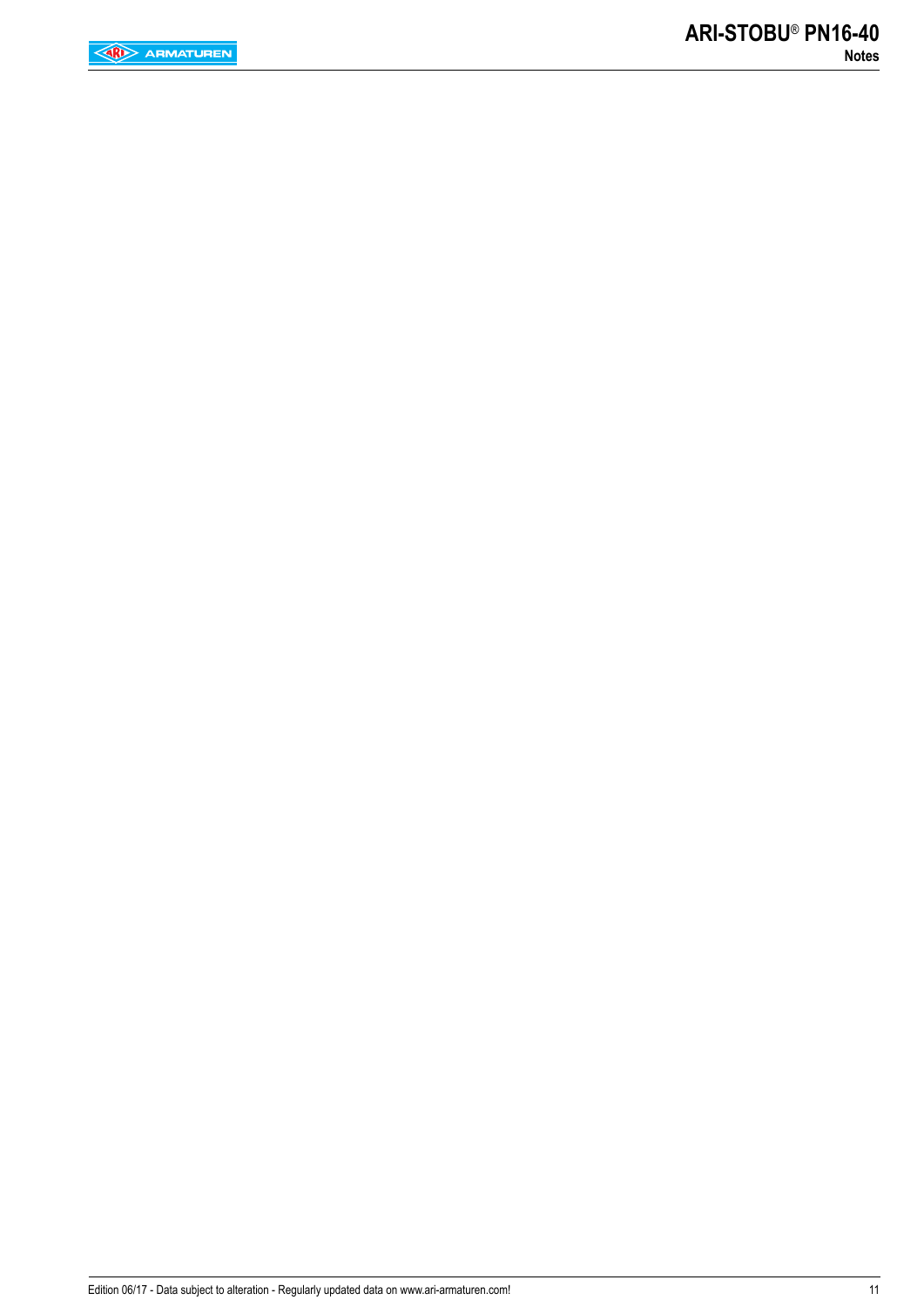## L = Face-to-face dimension

Edge shaping acc. to DIN EN 25817





| <b>DN</b>                                                     |      | 15   | 20   | 25   | 32              | 40   | 50   | 65   | 80   | 100   | 125   | 150   | 200   | 250   | 300   | 350   | 400   |
|---------------------------------------------------------------|------|------|------|------|-----------------|------|------|------|------|-------|-------|-------|-------|-------|-------|-------|-------|
| Butt weld ends acc. to DIN EN 12627                           |      |      |      |      |                 |      |      |      |      |       |       |       |       |       |       |       |       |
| L                                                             | (mm) | 130  | 150  | 160  | 180             | 200  | 230  | 290  | 310  | 350   | 400   | 480   | 600   | 730   | 850   | 980   | 1100  |
| ØA                                                            | (mm) | 22   | 28   | 35   | 44              | 50   | 62   | 77   | 91   | 117   | 144   | 172   | 223   | 278   | 329   | 362   | 413   |
| ØB                                                            | (mm) | 17,3 | 22,3 | 28,5 | 37,2            | 43,1 | 53,9 | 68,9 | 80,9 | 104,3 | 130,7 | 157,1 | 204.9 | 257   | 307,9 | 338   | 384,4 |
| Ødi                                                           | (mm) | 15   | 20   | 25   | 32              | 40   | 50   | 65   | 80   | 100   | 125   | 150   | 200   | 250   | 300   | 330   | 375   |
| R                                                             | (mm) | 3    | 3    | 3    | 3               | 3    | 3    | 3    | 3    | 3     | 3     | 3     | 5     | 5     | 5     | 5.    | 5     |
| L1 (similar)                                                  | (mm) | 10   | 10   | 10   | 10 <sup>1</sup> | 10   | 10   | 10   | 12   | 14    | 18    | 20    | 20    | 25    | 33    | 45    | 45    |
| Ød3                                                           | (mm) | 21,3 | 26,9 | 33,7 | 42,4            | 48,3 | 60.3 | 76,1 | 88,9 | 114.3 | 139,7 | 168,3 | 219,1 | 273,0 | 323,9 | 355,6 | 406,4 |
| s <sub>1</sub>                                                | (mm) | 2    | 2.3  | 2.6  | 2.6             | 2.6  | 3.2  | 3,6  | 4    | 5     | 4,5   | 5,6   | 7,1   | 8     | 8     | 8,8   | 11    |
| Face-to-face dimension ETE series 1 according to DIN EN 12982 |      |      |      |      |                 |      |      |      |      |       |       |       |       |       |       |       |       |
| Butt weld ends according to DIN EN 12627 Fig. 4               |      |      |      |      |                 |      |      |      |      |       |       |       |       |       |       |       |       |
| Weld joint according to DIN EN 29692 code number 1.3.3        |      |      |      |      |                 |      |      |      |      |       |       |       |       |       |       |       |       |
| The material used for ARI valves with butt weld ends are:     |      |      |      |      |                 |      |      |      |      |       |       |       |       |       |       |       |       |
| GP240GH+N, 1.0619+N acc. to DIN EN 10213-2,                   |      |      |      |      |                 |      |      |      |      |       |       |       |       |       |       |       |       |
| P250GH, 1.0460 acc. to DIN EN 10222-2.                        |      |      |      |      |                 |      |      |      |      |       |       |       |       |       |       |       |       |
|                                                               |      |      |      |      |                 |      |      |      |      |       |       |       |       |       |       |       |       |

| Shoed ends made of P235GH (Pipe connection $\triangleq$ welding neck flanges)                    |      |       |    |       |    |                          |                          |            |      |       |       |       |       |       |    |    |    |
|--------------------------------------------------------------------------------------------------|------|-------|----|-------|----|--------------------------|--------------------------|------------|------|-------|-------|-------|-------|-------|----|----|----|
| l Ød                                                                                             | (mm) | $- -$ | -- | $- -$ | -- | $\overline{\phantom{a}}$ | $\overline{\phantom{a}}$ | 76.7       | 88,9 | 114.3 | 139.7 | 168.3 | 219.1 | $- -$ | -- | -- |    |
| l Øs                                                                                             | (mm) | $- -$ | -- | $- -$ | -- | $\overline{\phantom{a}}$ | $\overline{\phantom{a}}$ | 20<br>ت. ے | っっ   | 3,6   | 4.0   | 4.5   | 6.3   | $- -$ | -- | -- | -- |
| The material used for ARI valves with shoed ends (DN 65-200) P235GH according to DIN EN 10216-2. |      |       |    |       |    |                          |                          |            |      |       |       |       |       |       |    |    |    |

**DN 15 20 25 32 40 50 65 80 100 125 150 200 250 300 350 400**

Based on our experience we recommend electric welding process for connecting valves or strainers with tubes or with each other.

Lime based electrodes with an appropriate composite material should be used as filler material for welding.

Gas welding should be avoided.

Because of the different material compositions and wall thickness of the steam traps and the pipe gas welding shall not be applied. Quenching cracks and coarse grain structure may develop.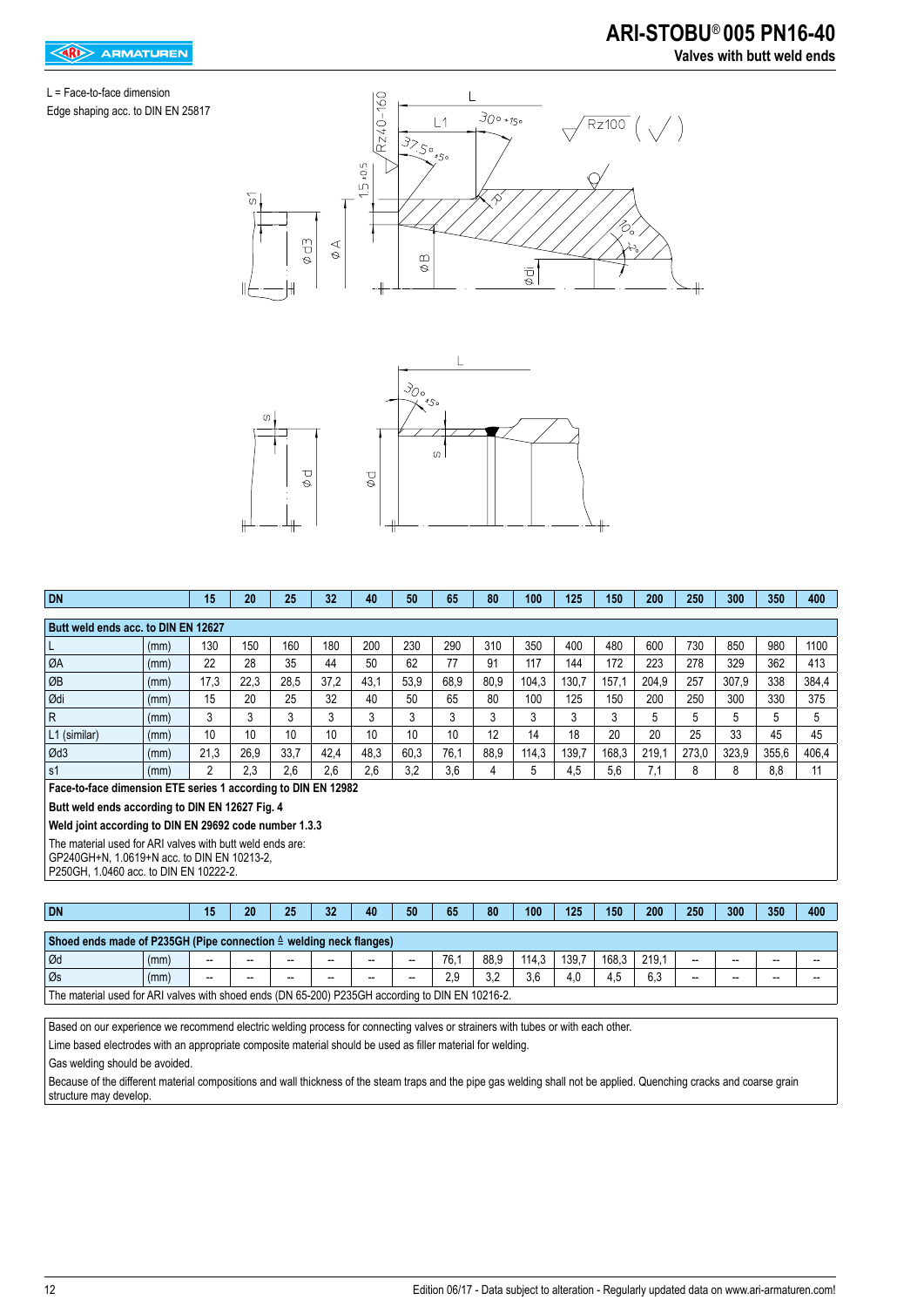## **ARI-STOBU**® **PN16-40 Plug design**



Regulating plug (for max. permissible ΔP refer to Flow diagram)





Regulating plug with soft seal Max. operating temperature 200°C at PTFE + 25% carbon (for max. permissible ΔP refer to Flow diagram) Plug with marginal seat





Screw down non-return plug with re-setting spring max. differential pressure, refer to table of pressure balancing plugs, Set pressure 0,1 bar (Design for special applications refer to page 14) Flow values (Kvs and Zeta) refer to data sheet "Check valves".

Plug with Soft seal 

Max. operating temperature 200°C at PTFE + 25% carbon  $\vert$  Stellited plug



Valves with balancing plugs have to be installed with medium **flowing over the plug (3) as indicated by flow** direction arrow on valve body. Working principles:

When the valve is closed, anticlockwise rotation of the hand wheel lifts the pilot plug (3.1) off the larger balancing plug (3).

This allows the medium to pass through the plug and equalizes the pressure of the medium under the plug (3). After the pressures have been equalized within the values stated in the table, the valve can be opened by turning the valve further with normal manual force.

Balancing plugs are fully effective only in closed systems.

The pressures of the medium on either side of the plug can not be equalized if the medium is discharged into open air.

A bypass line or some other arrangement is necessary if too much time is required for pressure equalization owing to the volume in the piping system.

Balancing plug

#### **ARI-stop valves with differential pressures exceeding the following pressures, have to be fitted with pressure balancing plugs**

| -----------                        | ------------ |                                          |     |     |     |     |     |     |         |
|------------------------------------|--------------|------------------------------------------|-----|-----|-----|-----|-----|-----|---------|
| <b>DN</b>                          |              | 195<br><b>Contract Contract Contract</b> | 150 | 200 | 250 | 300 | 350 | 400 | 500     |
| Differential pressure $(\Delta P)$ | (bar)        | ^-<br><u>Lu</u>                          | -   |     |     |     |     | v.v | $\cdot$ |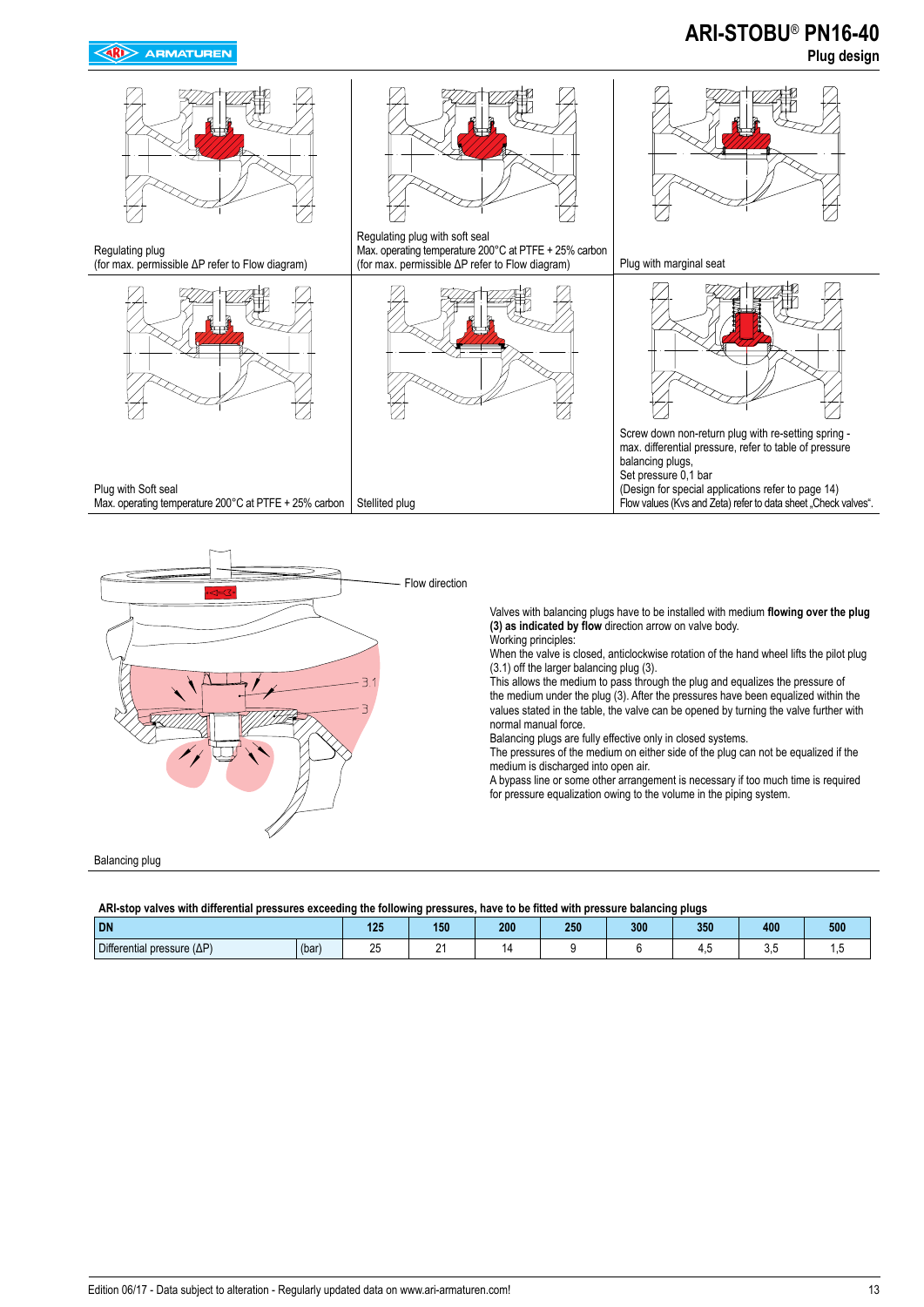## **ARI-STOBU**® **PN16-40 Special design / Accessories**





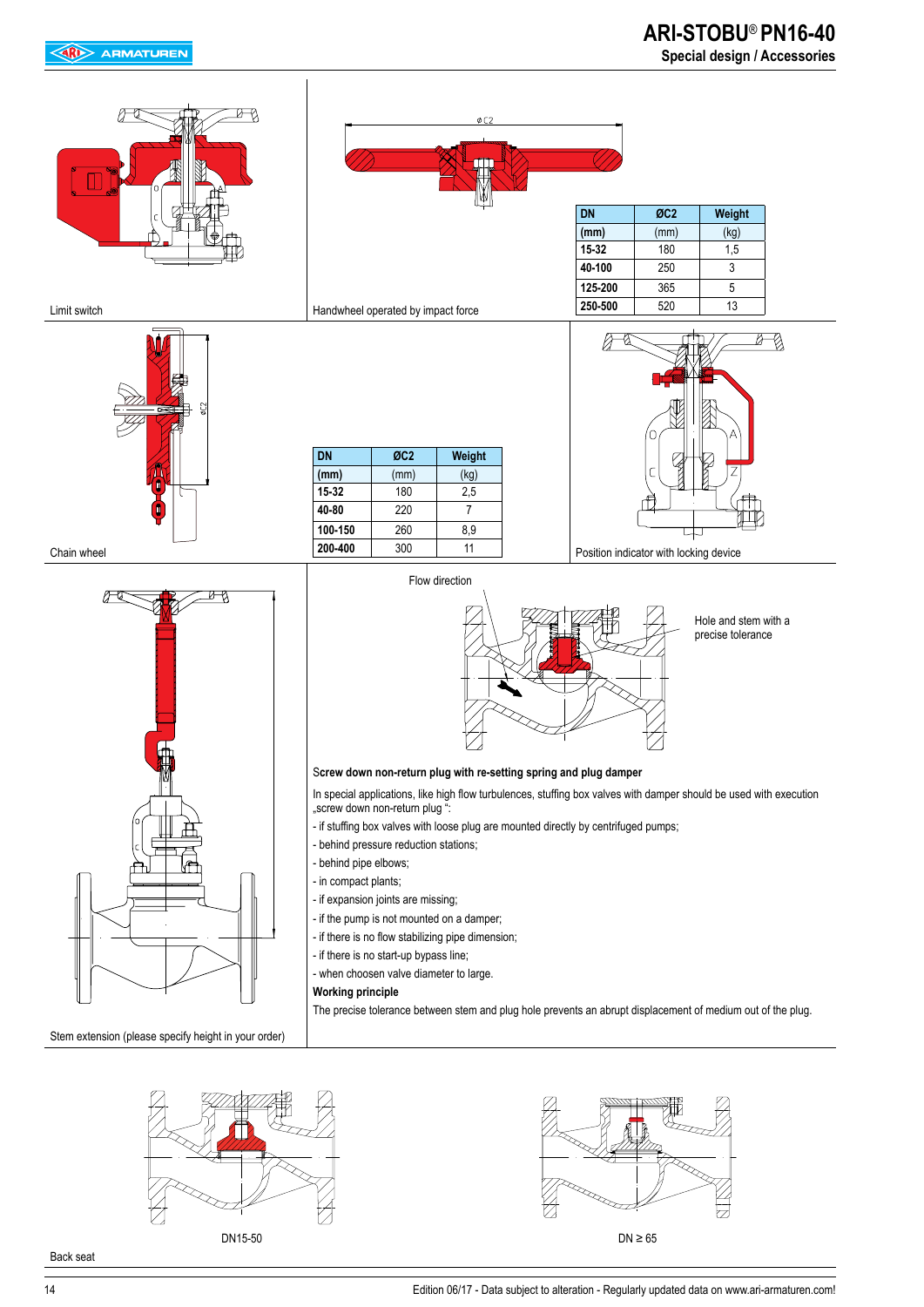## **ARI-STOBU**® **PN16-40**

**EXAMPLE ARMATUREN** 

## **Flange dimensions / Pressure-temperature-ratings**

| DN              |                                                               |      | 15   | 20   | 25   | 32   | 40   | 50   | 65                                                                                                 | 80   | 100  | 125  | 150  | 200   | 250   | 300                      | 350   | 400                      | 500   |
|-----------------|---------------------------------------------------------------|------|------|------|------|------|------|------|----------------------------------------------------------------------------------------------------|------|------|------|------|-------|-------|--------------------------|-------|--------------------------|-------|
|                 | <b>Standard-flange dimensions</b>                             |      |      |      |      |      |      |      | Flanges acc. to DIN EN 1092-1/-2 (Flange holes / -thickness tolerances acc. to DIN 2533/2544/2545) |      |      |      |      |       |       |                          |       |                          |       |
|                 | ØD                                                            | (mm) | 80   | 90   | 100  | 120  | 130  | 140  | 160                                                                                                | 190  | 210  | 240  | 265  | 320   | --    | --                       | --    | --                       |       |
| PN <sub>6</sub> | ØK                                                            | (mm) | 55   | 65   | 75   | 90   | 100  | 110  | 130                                                                                                | 150  | 170  | 200  | 225  | 280   | --    | $- -$                    | $- -$ | --                       |       |
|                 | $n \times \emptyset$ d                                        | (mm) | 4x11 | 4x11 | 4x11 | 4x14 | 4x14 | 4x14 | 4x14                                                                                               | 4x18 | 4x18 | 8x18 | 8x18 | 8x18  | --    | $\overline{\phantom{a}}$ | $- -$ | $\overline{\phantom{a}}$ |       |
|                 | ØD                                                            | (mm) | 95   | 105  | 115  | 140  | 150  | 165  | 185                                                                                                | 200  | 220  | 250  | 285  | 340   | 405   | 460                      | 520   | 580                      | 715   |
| <b>PN16</b>     | ØK                                                            | (mm) | 65   | 75   | 85   | 100  | 110  | 125  | 145                                                                                                | 160  | 180  | 210  | 240  | 295   | 355   | 410                      | 470   | 525                      | 650   |
|                 | $n \times \varnothing d$                                      | (mm) | 4x14 | 4x14 | 4x14 | 4x18 | 4x18 | 4x18 | $4x18$ <sup>1)</sup>                                                                               | 8x18 | 8x18 | 8x18 | 8x22 | 12x22 | 12x26 | 12x26                    | 16x26 | 16x30                    | 20x33 |
|                 | ØD                                                            | (mm) | 95   | 105  | 115  | 140  | 150  | 165  | 185                                                                                                | 200  | 235  | 270  | 300  | 360   | 425   | 485                      | 555   | 620                      | 730   |
| <b>PN25</b>     | ØK                                                            | (mm) | 65   | 75   | 85   | 100  | 110  | 125  | 145                                                                                                | 160  | 190  | 220  | 250  | 310   | 370   | 430                      | 490   | 550                      | 660   |
|                 | $n \times \varnothing d$                                      | (mm) | 4x14 | 4x14 | 4x14 | 4x18 | 4x18 | 4x18 | 8x18                                                                                               | 8x18 | 8x22 | 8x26 | 8x26 | 12x26 | 12x30 | 16x30                    | 16x33 | 16x36                    | 20x36 |
|                 | ØD                                                            | (mm) | 95   | 105  | 115  | 140  | 150  | 165  | 185                                                                                                | 200  | 235  | 270  | 300  | 375   | 450   | 515                      | 580   | 660                      | 755   |
| <b>PN40</b>     | ØK                                                            | (mm) | 65   | 75   | 85   | 100  | 110  | 125  | 145                                                                                                | 160  | 190  | 220  | 250  | 320   | 385   | 480                      | 510   | 585                      | 670   |
|                 | $n \times \varnothing d$                                      | (mm) | 4x14 | 4x14 | 4x14 | 4x18 | 4x18 | 4x18 | 8x18                                                                                               | 8x18 | 8x22 | 8x26 | 8x26 | 12x30 | 12x33 | 16x33                    | 16x36 | 16x39                    | 20x42 |
|                 | $1$ also with 8 bore holes acc. to DIN EN 1092-1/-2 possible. |      |      |      |      |      |      |      |                                                                                                    |      |      |      |      |       |       |                          |       |                          |       |
|                 |                                                               |      |      |      |      |      |      |      |                                                                                                    |      |      |      |      |       |       |                          |       |                          |       |

| Pressure-temperature-ratings   |    |       |                                                    | Intermediate values for max, permissible operational pressures can be determined by linear interpolation of<br>the given temperature / pressure chart. |                 |                 |                 |                 |                          |                          |       |
|--------------------------------|----|-------|----------------------------------------------------|--------------------------------------------------------------------------------------------------------------------------------------------------------|-----------------|-----------------|-----------------|-----------------|--------------------------|--------------------------|-------|
| acc. to DIN EN 1092-2          |    |       | $-60^{\circ}$ C to < 10 $^{\circ}$ C <sup>1)</sup> | -10 $\degree$ C to 120 $\degree$ C                                                                                                                     | $150^{\circ}$ C | $200^{\circ}$ C | $250^{\circ}$ C | $300^{\circ}$ C | $350^{\circ}$ C          | 400°C                    | 450°C |
| <b>EN-JL1040</b>               | 16 | (bar) |                                                    | 16                                                                                                                                                     | 14,4            | 12,8            | 11,2            | 9,6             | $\overline{\phantom{a}}$ | --                       | --    |
| <b>EN-JS1049</b>               | 16 | (bar) | on request                                         | 16                                                                                                                                                     | 15,5            | 14,7            | 13,9            | 12,8            | 11,2                     | --                       |       |
| <b>EN-JS1049</b>               | 25 | (bar) | on request                                         | 25                                                                                                                                                     | 24,3            | 23              | 21,8            | 20              | 17,5                     | $\overline{\phantom{a}}$ | --    |
|                                |    |       |                                                    |                                                                                                                                                        |                 |                 |                 |                 |                          |                          |       |
| acc. to manufacturers standard |    |       | -60°C to < 10°C $\frac{1}{2}$                      | -10 $^{\circ}$ C to 120 $^{\circ}$ C                                                                                                                   | $150^{\circ}$ C | $200^{\circ}$ C | $250^{\circ}$ C | $300^{\circ}$ C | $350^{\circ}$ C          | $400^{\circ}$ C          | 450°C |
| $1.0619 + N$                   | 25 | (bar) | 18,7                                               | 25                                                                                                                                                     | 23,9            | 22              | 20              | 17.2            | 16                       | 14,8                     | 8,2   |
| $1.0619 + N$                   | 40 | (bar) | 30                                                 | 40                                                                                                                                                     | 38,1            | 35              | 32              | 28              | 25,7                     | 23,8                     | 13,1  |
| 1.0460                         | 25 | (bar) | 18.7                                               | 25                                                                                                                                                     | 23.9            | 22              | 20              | 17.2            | 16                       | 14.8                     | 10    |
| 1.0460                         | 40 | (bar) | 30                                                 | 40                                                                                                                                                     | 38,1            | 35              | 32              | 28              | 25,7                     | 23,8                     | 16    |
|                                |    |       |                                                    |                                                                                                                                                        |                 |                 |                 |                 |                          |                          |       |
| acc. to DIN EN 1092-1          |    |       | -60°C to < 10°C 1)                                 | -10 $^{\circ}$ C to 100 $^{\circ}$ C                                                                                                                   | $150^{\circ}$ C | $200^{\circ}$ C | $250^{\circ}$ C | $300^{\circ}$ C | $350^{\circ}$ C          | $400^{\circ}$ C          | 450°C |
| 1.4408                         | 16 | (bar) | 16                                                 | 16                                                                                                                                                     | 14,5            | 13,4            | 12.7            | 11,8            | 11.4                     | 10.9                     | $- -$ |
| 1.4408                         | 25 | (bar) | 25                                                 | 25                                                                                                                                                     | 22,7            | 21              | 19,8            | 18,5            | 17,8                     | 17,1                     |       |
| 1.4408                         | 40 | (bar) | 40                                                 | 40                                                                                                                                                     | 36,3            | 33,7            | 31,8            | 29,7            | 28,5                     | 27,4                     | --    |

<sup>1)</sup> Studs and nuts made of A4-70 (at temperatures below -10°C)

**Please indicate when ordering:**

- Figure-No.

- Nominal pressure

- Nominal diameter

- Special design / accessories

**Example:**

Figure 35.006; Nominal pressure PN40; Nominal diameter DN100; with regulating plug, position indicator with locking device.